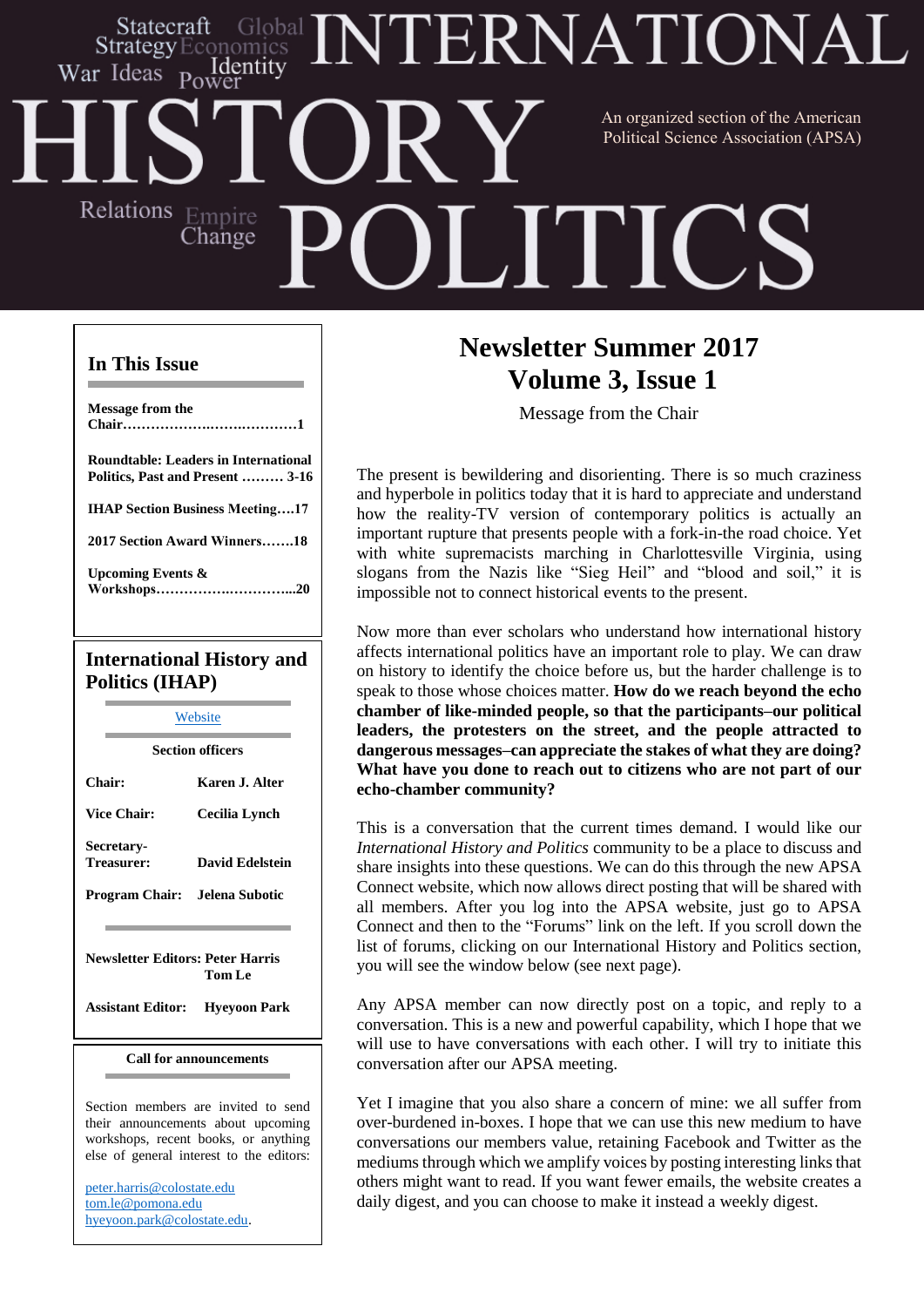

A few business items before I close:

*New Website:* APSA seems to finally be providing sections with websites. Right now, our website is empty [\(http://web.apsanet.org/ihap/\)](http://web.apsanet.org/ihap/)). I welcome a volunteer to set up this website for our section. Please write to me [\(kalter@northwestern.edu\)](mailto:kalter@northwestern.edu) if you might be able to help.

*Dues:* At our business meeting, we will be discussing raising our dues to \$10 and extending free membership to graduate students. We hope that you will weigh in on this decision.

*New Newsletter Editors:* This is the first newsletter by our new editorial team: Peter Harris, Tom Le, and Hyeyoon Park. We thank them for agreeing to help craft our newsletter. Please reach out to them with items to include in our newsletter.

The rest of this newsletter engages a great set of contributors who reflect on the role of leaders in international politics–an important question today especially! I hope you enjoy the contributors' thoughts on this matter!

Karen J. Alter, Northwestern University IHAP Section Chair

#### **Board Members:**

Keith Darden, American University Victoria Tin-bor Hui, University of Notre Dame Elizabeth Kier, University of Washington Tanisha Fazal, University of Notre Dame Stacie Goddard, Wellesley College Miles Kahler, American University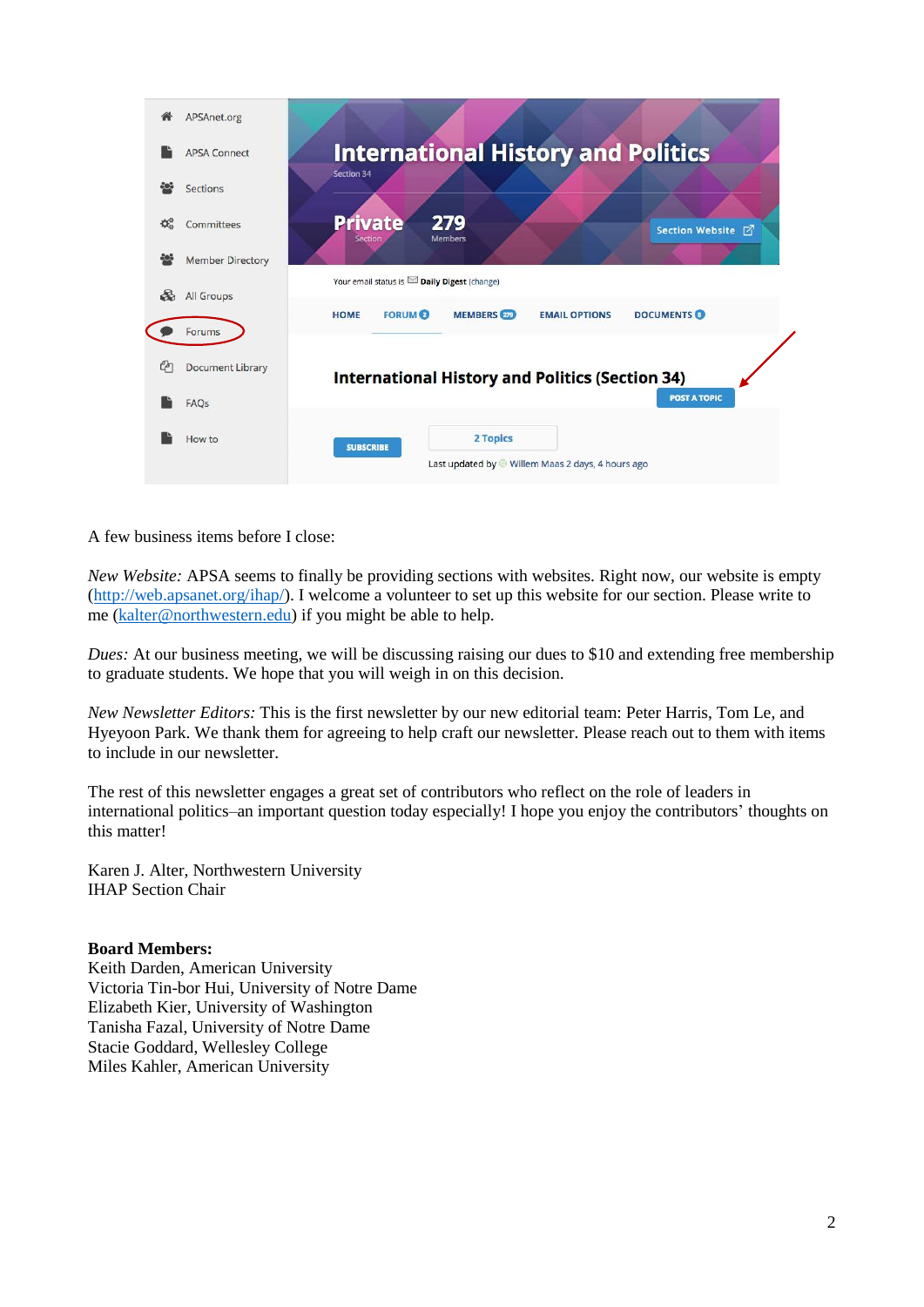## **Roundtable Leaders in International Politics, Past and Present**

#### **Introduction: Leaders in International Politics, Past and Present**

*By Peter Harris, Colorado State University, Tom Le, Pomona College, and Hyeyoon Park, Colorado State University*

At its core, political science is the analysis of people and power. Perhaps nowhere do these twin themes intersect more obviously than with the study of leaders. The questions of whether, how much, and in what ways leaders "matter" in the study of international politics are longstanding ones, of course. Yet as the contributors to this roundtable point out, they seem to take on particular relevance today.

According to Robert Jervis ("Leadership, Perception, and Policy"), it is clear from international history that individual leaders are capable of effecting profound international outcomes. Yet Jervis cautions that leaders—even "great men"—are nevertheless nested inside domestic- and international-level political processes, which must usually be considered alongside individual traits and cognition. Understanding the relationship between individuals and the other two levels-of-analysis is perhaps the most vexing task facing students of leadership, something that Jervis says the presidency of Donald J. Trump might, in due course, help with answers to.

Juliet Kaarbo ("World Leaders' Personalities and Foreign Policies") agrees that the Trump presidency is "a gift" to political science—or, at least, to political scientists interested in the study of individuals. Drawing on her wealth of expertise on the topic, Kaarbo introduces Leadership Trait Analysis (LTA) as a "reliable, systematic, and comparative method for assessing leader characteristics" and connecting leaders' traits with foreign-policy outcomes. Contra the notion that individual leaders are intractable subjects of social and political inquiry, Kaarbo offers LTA as a method of not just bringing into focus the "importance of personality in international relations in different contexts" but also for *explaining* leaders' actions—past, present, and future.

This discussion of methodology continues with Adriana Boersner ("The Role of Latin American Presidents in Foreign Policy Decision-Making"), who provides an overview of foreign policy-making in Latin America, a region where executives have great sway over their nations' external relations. Boersner

discusses some of the particular methodological challenges that face students of this region and of non-English speaking countries more generally. She echoes Jervis's injunction that leaders—however omnipotent they might seem—in fact depend upon a particular relationship with other domestic-level actors and the international context for their power and influence.

Cali Mortenson Ellis ("The Role of Childhood Exposure to Trauma on Adult Leader Decision-Making") takes a novel approach to the study of leaders by focusing on the *personal* histories of individual decision-makers, suggesting that leaders' childhood experiences might profoundly shape their future decisions as statespeople. Ellis discusses new data that promise to shed light on how traumatic experiences might influence foreign policy outcomes (especially the initiation of militarized interstate disputes), thus allowing researchers to study leaders from a new and exciting—indeed, groundbreaking perspective.

Mark Ledwidge ("Marcus Garvey, Racial Redemption and the Awakening of the African Diaspora") focuses on one specific leader—Marcus Garvey, whose "ideological thrust laid the basis for the trans-national liberation movement for Africans at home and abroad." Ledwidge argues that Garvey has been overlooked by much International Relations scholarship not because of an analytic choice to privilege another level of analysis, nor because of any methodological stumbling blocks to studying individual leaders, but because of successful attempts by powerful actors to marginalize Garvey's work and ideas, which threatened "global white supremacy."

What is clear from each of these contributions is that the past inheres in individual leaders. Transformative leaders and international history are co-constituted: influential women and men can be important agents of change, yet they are also products of their individual, national, and international histories. Studying the individual and the historical in tandem can be difficult, perhaps, but the following contributions make clear that it can be done in rigorous, systematic, and illuminating ways.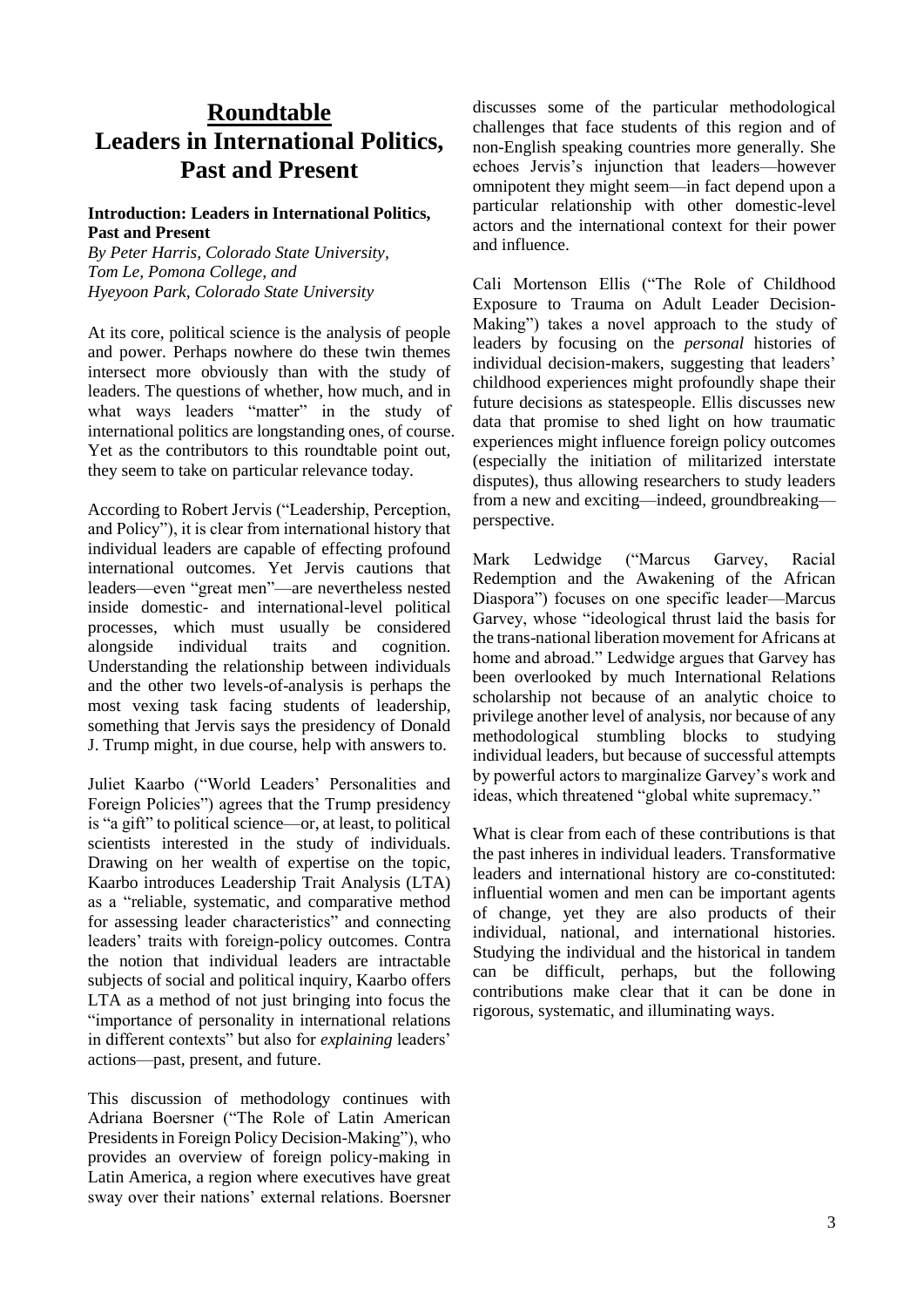#### **Leadership, Perception, and Policy**

*By Robert Jervis, Columbia University*

A recent special issue of *International Organization* on the "behavioral revolution" in international politics touts as one of the main findings the heterogeneity of human and national behavior.<sup>1</sup> For some scholars, this does come as a revelation. Not only do some rational choice theories treat individuals as though they were interchangeable, but more substantively a central issue in the study of international politics is the level of analysis question. In his seminal *Man, the State and War*, Kenneth Waltz talked about three images of the causes of war and, more generally, the drivers of international politics: the individual, the nature of the state, and the international system.<sup>2</sup> In a useful review, J. David Singer talked about these as levels of analysis, and this nomenclature stuck.<sup>3</sup> This typology formalized what scholars going back to Thucydides realized: that we can usefully divide the sources of international behavior into those arising from outside the state and those stemming from internal forces, and that the latter in turn can be divided into the broad categories of domestic politics and the role of the individual. For Waltz, the individual largely meant human nature, and more recently this has taken the form of the study of cognitive and affective biases.<sup>4</sup> At least as much attention has been focused on individual differences, however.

The basic questions are two-fold. First, to what extent do individuals, or perhaps individuals who rise to power, differ from each other in their values, beliefs about how the world works, and images of others and, second, how much freedom of maneuver do they have?<sup>5</sup> Does this bring us back to the "great man" or at least the "great person"—theory of history? In part, it does.<sup>6</sup> Would the history of the  $20<sup>th</sup>$  century really have been the same without figures like Wilson, Hitler, Stalin, Churchill, and FDR? To give one small but telling example, the British cabinet was ready to explore the possibility of a negotiated peace in the wake of the fall of France in May 1940, a move that would likely have been disastrous. Churchill, newly made Prime Minister but still without strong support in the government or country, vehemently

opposed this, and after several days of heated debate prevailed. It is unlikely that any other leader would have sought this outcome or would have been able to produce it. Furthermore, it is worth noting that Churchill carried his colleagues along through his passions and heartfelt convictions, not his logic or evidence, which were in fact fallacious. One of those who was very doubtful described the situation quite accurately in his diary: "I thought Winston talked the most frightful rot…. It drives one to despair when he works himself up into a passion of emotion when he ought to make his brain think and reason."<sup>7</sup>

We must return to the levels of analysis, however, for two reasons. Leaders with distinct skills and views are put in power by domestic political processes which in turn respond at least in part to the external environment. Churchill did make a big difference, but the British elite never would have put him in a position to do so had the situation not been desperate. The correlation between the leader's outlook and the resulting behavior may then be spurious in their both reflecting deeper domestic and international forces. A second objection is that no matter what a leader believes when coming to power, she is likely to find herself constrained by the world around her. For example, every successful Presidential candidate starting with Bill Clinton said during the campaign that he would pursue a harder line against China than did the current administration. Once in office, however, he pretty much maintained the policy. To put thisin broader, if somewhat hackneyed, terms, the course of foreign policy, at least in the US, displays more continuity than change, or at least the changes are hard to associate with new Presidents. For example, while the Presidency of George W. Bush did display sharp change, this came about not with his election but after September 11, 2001. Furthermore, by his last three years he had returned to a more "normal" foreign policy, one that by and large was continued by Barack Obama, much as the critics and proponents of both men would have us believe otherwise.

Overall, however, it is hard to believe that leaders are completely constrained, although they often do complain that they have less leeway than they would

<sup>1</sup> 1 *International Organization* 71, no. S1, 2017.

<sup>2</sup> Kenneth N. Waltz, *Man, the State, and War* (New York:

Columbia University Press, 1959).

<sup>3</sup> J. David Singer, "The Level-of-Analysis Problem in International Relations," *World Politics* 14, no. 1 (1961): 77-92. <sup>4</sup> My own contributions are *Perception and Misperception in International Politics*, 2nd ed. (Princeton: Princeton University Press, 2017) and *How Statesmen Think: The Psychology of International Politics* (Princeton: Princeton University Press, 2017).

<sup>5</sup> See, for example, Robert Jervis, "Do Leaders Matter and How Do We Know," *Security Studies* 22, no. 2 (2013): 153-179.

<sup>6</sup> Daniel Byman and Kenneth Pollack, "Let Us Now Praise Great Men," *International Security* 25, no. 4 (2001): 107-146; also see Fred Greenstein *Personality and Politics: Problems of Evidence, Inference, and Conceptualization* (New York: W.W. Norton, 1969), chapter 1.

<sup>7</sup> Quoted in John Lukasc, *5 Days in London, May 1940* (New Haven: Yale University Press, 1999), p. 155, fn. 14.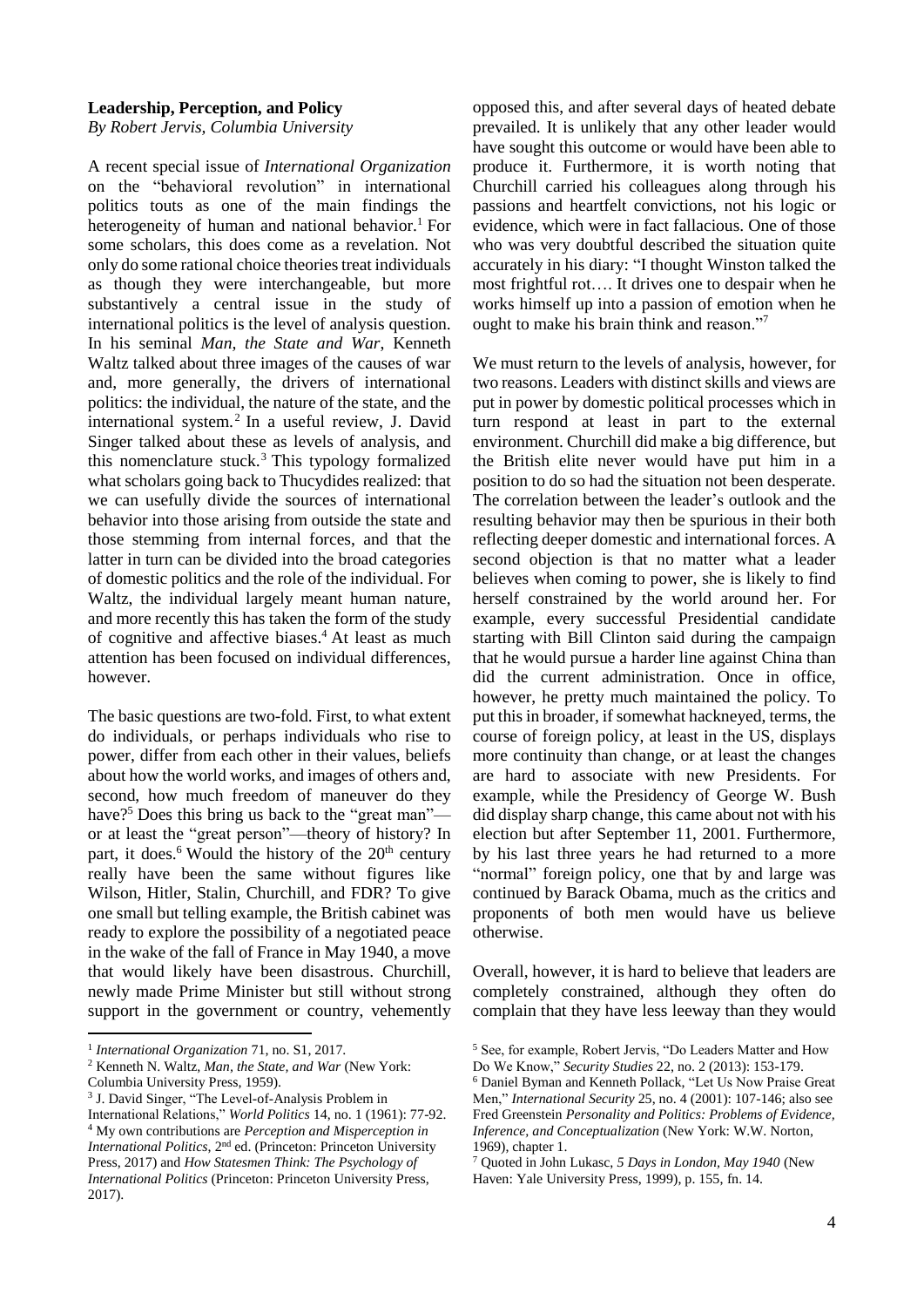like. To see the men mentioned earlier to be only tools of circumstance seems unreasonable. The incumbency of Donald Trump as President may supply a test.<sup>8</sup> Whatever else he is, Trump is a gift to political science. With his unusual background, beliefs, and mode of behavior, he not only challenges our institutions, but prevailing theories about their power. Two questions arise. First, will Trump actually be able to enact the policies he espoused during the campaign? Second, even if he does, does this represent the interests and beliefs of the coalition that put him in power, in which case he himself would be at the epiphenomenal? In terms of foreign policy, I think the second question is relatively easily dealt with. Contrary to a great deal of chatter, most of his supporters, although perhaps not the most vocal ones, are standard Republicans of the type that elected the two previous Republican Presidents. To the extent that "populism" was an important impulse, this concentrated on only two issues: trade and immigration. These are clearly important, but the point here is that if there are changes in other areas, such as policy toward Russia, China, and America's general role in the world, we cannot attribute this to the domestic level of analysis.

*"Whatever else he is, Trump is a gift to political science. With his unusual background, beliefs, and mode of behavior, he not only challenges our institutions, but prevailing theories about their power."*

Although Trump's policy is still in flux, it is clear that his view of the world is unusual. Perhaps reflecting deeper personality traits, three characteristics stand out. First is the perception of politics as zero-sum, which comes out most strongly in his analysis of foreign trade but appears throughout. If an arrangement is good for others, it must be bad for the US and the only way to improve a situation for the US is to make it worse for others. Politics, and perhaps all of social life, is not only competitive, it is conflictual. To put this another way, his view of the national interest is extremely narrow. In principle, few foreign policy analysts would disagree with

1

putting the American interest first, but they would say both that there is room for the interests of others and that in many areas the US gains when others do and when we have strong institutions that can facilitate the production of public goods. Indeed, the whole concept of public goods that can make everyone better off seems foreign to him. Second, Trump denies American exceptionalism—the view that the US has a unique mission or because of its geographic position, social composition, or political system is uniquely benign. Although Realists welcome the corrective to the common American self-serving hypocrisy that has so often distorted perception and policy, they shudder at the abdication of international leadership that results. A third view follows from or perhaps underpins—these two. This is that Uncle Sam has been Uncle Sucker. Others have not only been exploiting us, they have been laughing at us. Indeed, from long before he ran for President, Trump has seemingly been preoccupied with the perception that others are laughing at us. Perhaps a reflection of his deep-seated insecurities being projected onto the international stage, this fear, coupled with the belief that others see the world as he does, produces a strong drive to get a deal that is better for the US than for others.

This is the antithesis of leadership as we have come to understand it in that it views everything transactionally, lacks vision of a world that serves shared values, and sees no rule for the common interest. But this is because we tend to equate leadership with benign leadership. For better or for worse, Trump's perceptions of the American interest and how the world works leads him to assert strong leadership over American policy and international politics. The coming years will test whether such an outlook can be implemented.

<sup>8</sup> For further discussion, see Robert Jervis, "President Trump and IR Theory," *International Security Studies Forum*, January 2, 2017, [<https://issforum.org/roundtables/policy/1-5b-jervis>](https://issforum.org/roundtables/policy/1-5b-jervis) accessed on July 5, 2017.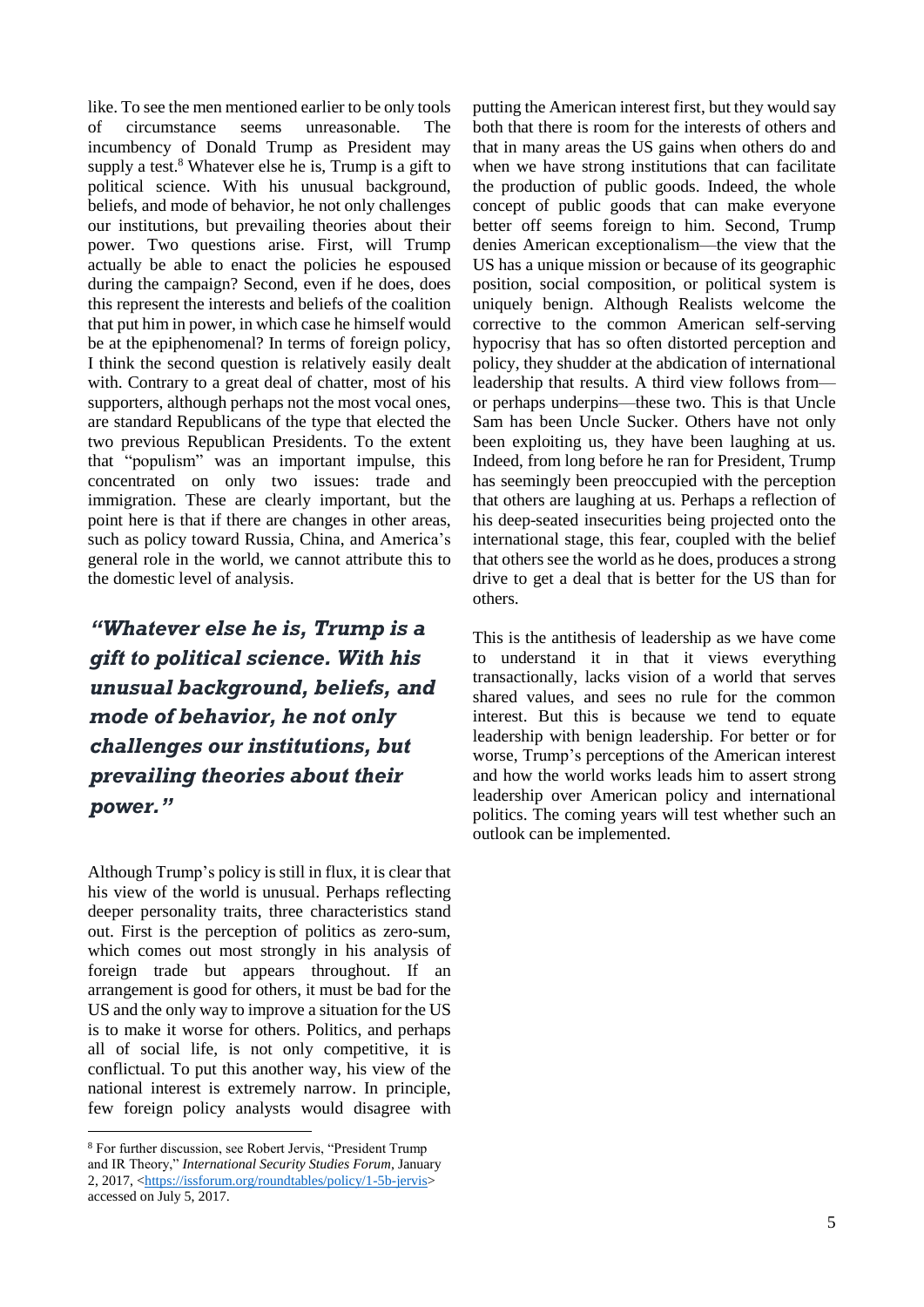#### **World Leaders' Personalities and Foreign Policies**

*By Juliet Kaarbo, University of Edinburgh*

Trump is a gift. He is a gift to scholars who have long argued that individuals matter in world politics. It is hard to watch the foreign policy of the United States under Trump and Trump's style, rhetoric, and relationships with those close and with other countries and *not* see his distinct personality and its effects. Less stark but nevertheless important are the styles and personalities of UK Prime Ministers Cameron and May who led the United Kingdom to significant foreign policy change, in the form of Brexit, with potential global consequences. These leaders are not alone; on the world stage stand others—Putin, Erdoğan, and Trudeau—who have notable and distinct styles of governing and interacting with other countries. And one does not have to subscribe to a 'great man' theoretical perspective to see the influence the personality of past leaders has had in the history of international relations.

This observation is not new. As former US Secretary of State Henry Kissinger once noted: "as a professor, I tended to think of history as run by imperial forces. But when you see it in practice, you see the differences personalities make."<sup>1</sup> Yet international relations scholarship remains dominated by structural and systemic explanations, although there are signs that this is changing.<sup>2</sup> Many scholars and students of international relations now recognise that leaders have incredible potential to impact foreign policy, in both democracies and authoritarian states. Leaders shape the intentions and strategies of their states and are themselves an important part of their countries' diplomatic capabilities. <sup>3</sup> Leaders and their characteristics are more significant to their states' foreign policies under certain conditions, such as when contexts are ambiguous and complex and when the leader sits in a strategic position in the policy making process.<sup>4</sup>

<u>.</u>

Current scholarship goes beyond the debate over *whether* leaders matter and instead concentrates on *how* leadership and leaders' characteristics shape states' foreign policies. Extant research offers numerous possibilities, including leaders' risk orientations, various neuroses in leaders' psyches, and leaders' cognitive biases, motivations, and emotions. My focus here is on personalities, or individual differences, of leaders. Personality can be defined as a *patterned relationship* among cognition, affect, motivations and orientations toward interpersonal relationships. <sup>5</sup> Leaders' personalities vary and their responses to constraints are contingent on their individual characteristics. Within the study of leaders' personalities, my focus is on the *Leadership Trait Analysis (LTA)* approach.

The LTA framework offers a number of advantages for the study of leaders in international politics. First, as a robust area of research, LTA work has demonstrated the importance of personality in international relations in many different contexts, including historical and contemporary periods. Second, it is a composite, or multi-factor approach, incorporating beliefs, traits, and style and thus a broader picture of leadership differences than single trait or beliefs-oriented approaches. Third, LTA provides specific expectations regarding which characteristics of leaders matter and how. Leaders with different traits are expected to relate to their context, institutional setting, costs and benefits of various policy options, and other agents in theoretically meaningful and predictable ways. Fourth, LTA is particularly useful for investigating agent-structure relations, with its focus on constraint challengers versus constraint respecters. Finally, the LTA approach provides a reliable, systematic, and comparative method for assessing leader characteristics.

Developed by Margaret Hermann,<sup>6</sup> LTA has been used to study the personality and style of many world leaders. <sup>7</sup> LTA research demonstrates that seven personality traits—*belief in ability to control events,*

5 Jerrold M. Post, "Assessing Leaders at a Distance: The

<sup>1</sup> Walter Isaacson, *Kissinger: A Biography* (London: Faber and Faber, 1992), p. 13.

<sup>2</sup> Juliet Kaarbo, "A Foreign Policy Analysis Perspective on the Domestic Politics Turn in IR," *International Studies Review* 17, no. 2 (2015): 189-216; Emilie M. Hafner-Burton, Stephan Haggard, David A. Lake, and David G. Victor, "The Behavioral Revolution and International Relations," *International Organization* 71, Supplement (2017): S1-S-31.

<sup>3</sup> Margaret G. Hermann and Joe D. Hagan, "International Decision Making: Leadership Matters," *Foreign Policy* 110 (1998): 124-136, at p.126; Daniel L. Byman and Kenneth M. Pollack, "Let Us Now Praise Great Men: Bringing Statesman Back In," *International Security* 25, no. 4 (2001): 107-146.

<sup>4</sup> Byman and Pollack, "Let Us Now Praise Great Men."

Political Personality Profile," in Jerrold M. Post, ed., *The Psychological Assessment of Political Leaders* (Ann Arbor: University of Michigan Press, 2003), p. 77.

<sup>6</sup> Hermann, "Explaining Foreign Policy Behavior Using the Personal Characteristics of Political Leaders," *International Studies Quarterly* 24, no. 1 (1980): 7-46.

<sup>7</sup> The work on LTA is too vast to effectively cite here. For overviews, see Hermann, "Assessing Leadership Styles: Trait Analysis," in Post, ed., *The Psychological Assessment of Political Leaders*, pp. 178-215; Hermann, "Political Psychology" in R.A.W. Rhodes and Paul 't Hart, eds., *The*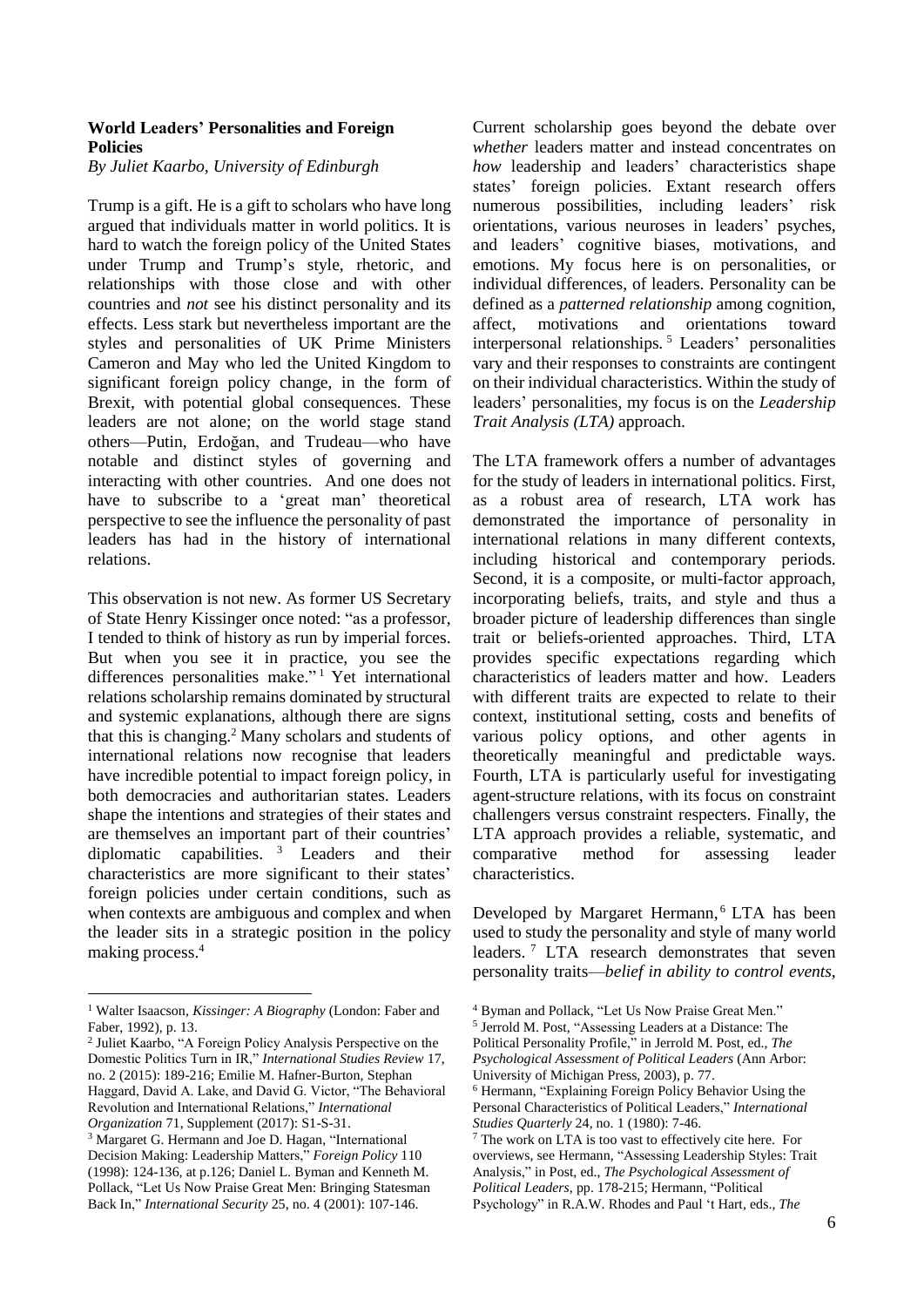*conceptual complexity, need for power, distrust of others, in-group bias, self-confidence, and task orientation—*systematically link to leaders' propensities to challenge or respect constraints in their environments, their openness to information and advice, the structure of their advisory systems, the quality of the decision making process, and the policies leaders choose for their country or organization. According to Hermann, the seven traits combine in particular ways to produce specific behaviours by leaders. Leaders who have a high belief in their ability to control events and a high need for power, for example, are expected to challenge constraints. Conceptual complexity and selfconfidence are related to and predict leaders' openness to information from and about their environments.

Indeed, LTA research has demonstrated that a key characteristic that varies across political leaders is their openness to constraints and information. Some confront structural barriers and pressures; others defer to or work within them. Leaders' orientations to structures get at the heart of agent-structure debates in scholarship on international relations, as differences in leaders themselves shapes the relationship between agents and structures. Leaders who recognise structural constraints are more likely to have foreign policies reflecting those constraints; leaders who challenge them will more likely have policies reflecting their agency—their beliefs, perceptions, and other personality characteristics.

The LTA approach has been used to study the personalities of many contemporary and historical leaders, including U.S. presidents and presidential advisors, European Prime Ministers, sub-Saharan African, Iranian, Israeli and Turkish leaders, Soviet Politburo members, and heads of international organizations such as the European Union and the United Nations. This research has shown that leaders' personality traits do indeed vary and that its seven personality traits systematically link to policies leaders choose for their country or organization. Leaders who were high in their need for power, for example, are less likely to be multilateral and more

1

likely to be aggressive in their foreign policies.<sup>8</sup> Many LTA studies focus on the impact of a leader's traits in a particular foreign policy decision. Dyson, for example, after careful consideration of alternative explanations, concludes that Prime Minister Tony 'Blair's personality is a crucial factor in understanding why the British went to war' in Iraq in 2003.<sup>9</sup> Beyond the effect on policies, LTA research demonstrates profound effects of personalities on the decision making process, with some traits more associated with poor, groupthink-like processes and foreign policy fiascos. <sup>10</sup>

*"The LTA approach has been used to study the personalities of many contemporary and historical leaders, including U.S. presidents and presidential advisors, European Prime Ministers, sub-Saharan African, Iranian, Israeli and Turkish leaders, Soviet Politburo members, and heads of international organizations such as the European Union and the United Nations."*

LTA research relies on an 'at-a-distance' method, inferring leaders' characteristics from their words. This is done reliably and systematically, with standard coding rules and a computer program to process speeches into leader profiles. LTA assumes that the more frequently leaders use certain words and phrases and the way in which their speech is structure reflects underlying personality traits. Coding is quantitative and generates frequency counts taking the word or phrase as the unit of analysis. LTA profiles are produced with automated machine-

*Oxford Handbook of Political Leadership* (Oxford: Oxford University Press, 2015), 117-131; and Mark Schafer, "At-A-Distance Analysis," in Rhodes and 't Hart, eds., *The Oxford Handbook of Political Leadership*, 296-313.

<sup>8</sup> See, for example, Hermann, "Explaining Foreign Policy Behavior Using the Personal Characteristics of Political Leaders" and Jonathan W. Keller, "Leadership Style, Regime Type, and Foreign Policy Crisis Behavior: A Contingent Monadic Peace?" *International Studies Quarterly* 49, no. 2 (2005): 205-231; Mark Schafer and Scott Crichlow, *Groupthink* 

*vs. High-Quality Decision Making in International Relations* (New York: Columbia University Press, 2010).

<sup>9</sup> Stephen Benedict Dyson, "Personality and Foreign Policy: Tony Blair's Iraq Decisions," *Foreign Policy Analysis* 2, no. 3 (2006): 289-306, at p. 304.

<sup>10</sup> Dyson, "Personality and Foreign Policy"; Schafer and Crichlow, *Groupthink vs. High-Quality Decision Making in International Relations*; Klaus Brummer, "Fiasco Prime Ministers: Leaders' Beliefs and Personality Traits as Possible Causes for Policy Fiascos," *Journal of European Public* Policy 23, no. 5 (2016): 702-717.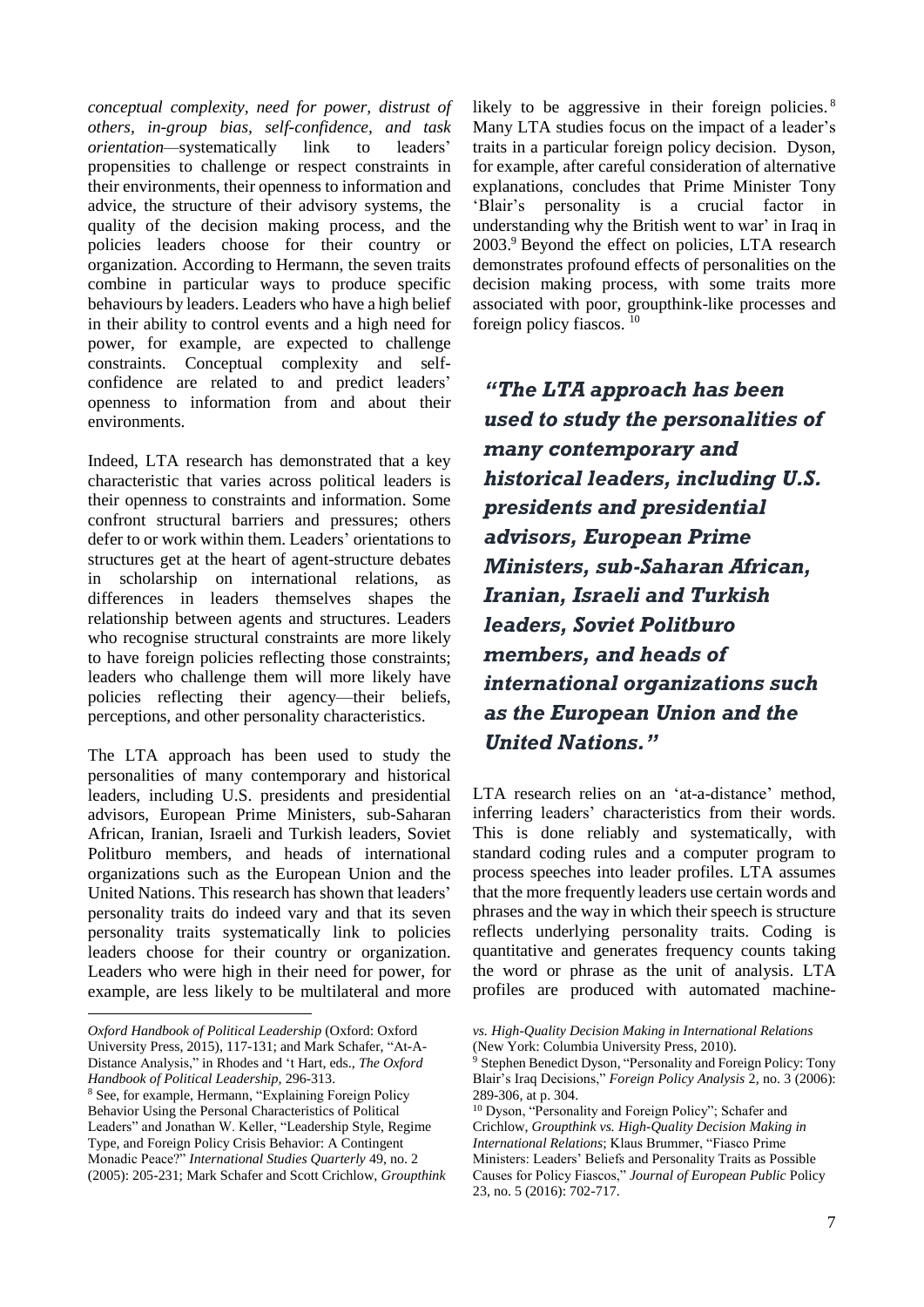coding using ProfilerPlus, a software program developed by Social Science Automation. <sup>11</sup> The scores for any leader can be compared to those of more than 250 world political leaders and subsets of leaders from particular countries and regions.

LTA and other at-a-distance assessments continually face a central question of validity: do the words of leaders truly reflect their personal beliefs and personality characteristics? This question revolves around authorship, audience effects and deception, temporal stability, and language differences. Many researchers address these issues by using only interviews and other more spontaneous material and not prepared speeches. Scholars also argue that leaders do have some control over their speech acts and that LTA can capture leaders' *public* personalities (if not their private ones) which matter more for explaining their decision making style and foreign policy choices.<sup>12</sup> Some have also assessed the validity of LTA profiles by pairing them with case studies to see if the personality variables play out in the decision-making processes in theoretically meaningful ways—if they do, we have greater confidence that LTA is capturing what it purports to measure.<sup>13</sup> At-a-distance analysts also treat these validity issues as empirical questions. As a result,

#### **The Role of Latin American Presidents in Foreign Policy Decision-Making**

*By Adriana Boersner, University of Missouri*

For the past twenty years, presidents in Latin America have shaped and reshaped their nations' foreign policies in fundamental—even if heterogeneous ways. Today, one can hardly think about Venezuelan foreign policy without analyzing the ideology and beliefs of the late Hugo Chávez. The same applies to Noriega's Panama, the Castros in Cuba, Néstor and Cristina Kirchner in Argentina, Lula da Silva and Dilma Rousseff in Brazil, and Evo Morales in Bolivia. Whether these leaders promoted radical positions towards the United States, reasserted their country's

1

Schafer argues that we now have "plenty of evidence that supports the effectiveness of using prepared speech acts as psychological indicators."<sup>14</sup>

What can LTA tell us about world leaders and international relations today? Trump's LTA scores indicate he is particularly distrustful, compared to other leaders.  $15$  We know from past research that distrustful leaders tend to be risk-prone, exaggerate threats, and use military instruments, especially to divert domestic audiences' attention away from political or economic problems. They see any opposition or dissent as disloyalty that must be addressed. <sup>16</sup> Trump also sees the world in simple terms, has a high need for power, believes he can control events, and wants people to like him. Trump's style and policy choices are certainly constrained by domestic institutions and opposition, both at home and abroad. Yet Trump's personality makes him less likely than other political leaders to even see, much less respect, these limits on his choice in foreign policy.

national autonomy, and/or intensified their country's role as a regional power, they each transformed their countries' (and Latin America's) strategic position in world politics.

But how *exactly* have these and other leaders mattered for foreign policy decision-making in Latin America? And what are some of the challenges for studying them in historical perspective? In what follows, I make a simple but often overlooked point about the role that Latin American presidential leadership has had in influencing the process of foreign policy decision-making: namely, that regardless of the domestic context—whether countries have been led by military or civilian leaders, for example—the process of foreign policy decisionmaking has been highly dependent upon the president in office. I offer short insights about the value of

<sup>&</sup>lt;sup>11</sup> See www.socialscience.net.

<sup>&</sup>lt;sup>12</sup> For recent discussion of LTA validity issues, see Schafer, "At-A-Distance Analysis."

<sup>&</sup>lt;sup>13</sup> See, for example, Dyson, "Personality and Foreign Policy" and Esra Çuhadar, Juliet Kaarbo, Baris Kesgin and Binnur Özkeçeci-Taner, "Examining Interactions Between Agents and Structures: Turkey's 1991 and 2003 Iraqi War Decisions," *Journal of International Relations and Development* 20, no.1 (2017): 29-54.

<sup>14</sup> Schafer and Crichlow, *Groupthink vs. High-Quality Decision Making in International Relations.*

<sup>15</sup> Dennis M. Foster, "Would President Trump Go to War to Divert Attention from Problems at Home?" *The Washington Post*, 19 December 2016,

https://www.washingtonpost.com/news/monkey-

cage/wp/2016/12/19/yes-trump-might-well-go-to-war-to-divertattention-from-problems-at-home/.

<sup>16</sup> Dennis M. Foster and Jonathan W. Keller, "Leaders' Cognitive Complexity, Distrust, and the Diversionary Use of Force," *Foreign Policy Analysis* 10, no. 3 (2014): 205-223.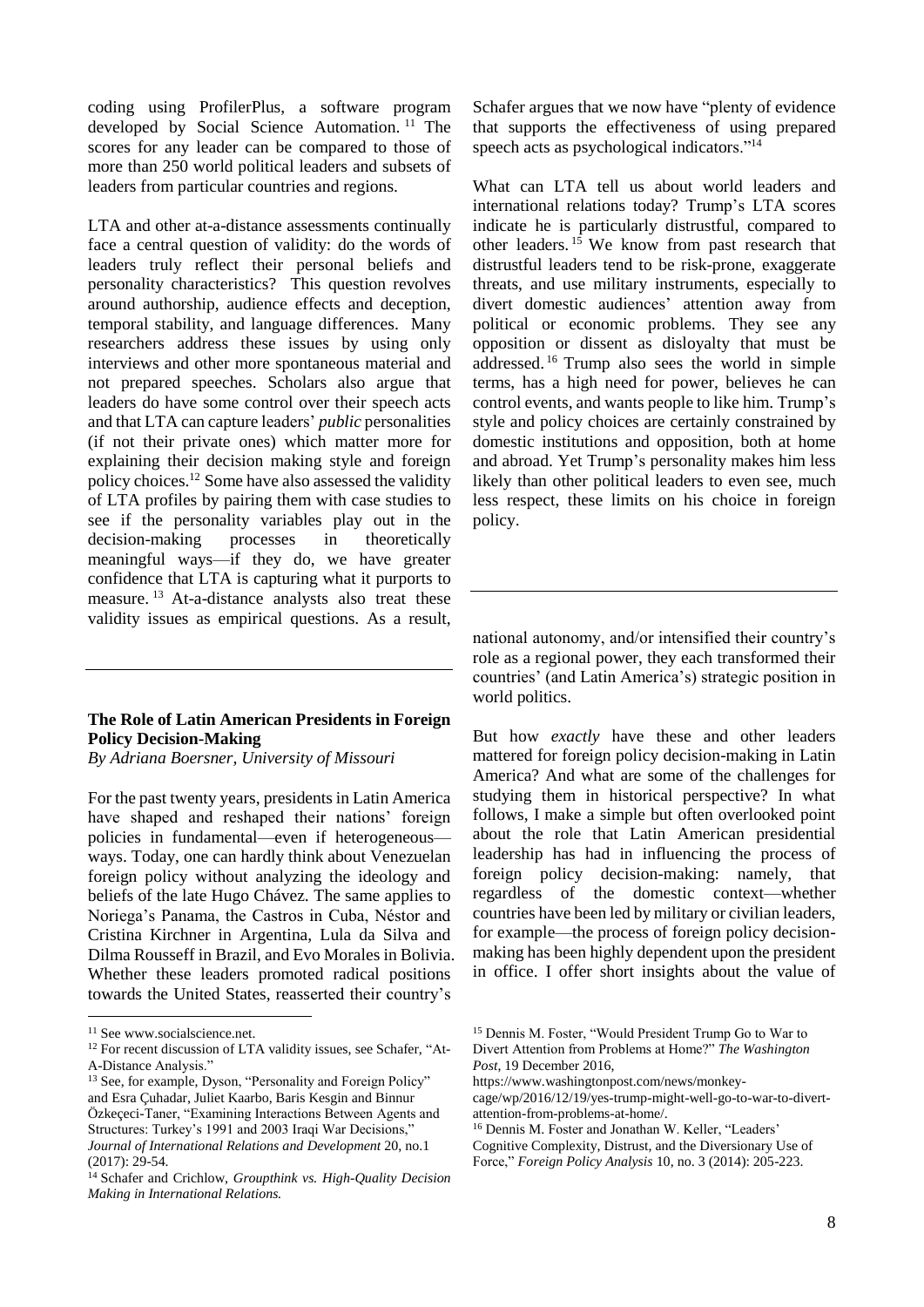studying Latin American leaders and canvass some of the challenges associated with their study.

There is a longstanding debate over whether leaders matter more than context for explaining international politics. That debate is intrinsically related to a fundamental question about the appropriate level of analysis for studying foreign policy. On the one hand, there are those who urge that the study of foreign policy be grounded in the idea that agents' personality and cognition shape their political behavior. On the other hand, some scholars retort that the environmental context—especially at the domestic level—will socialize leaders once they take power. To take both perspectives seriously, it is imperative to analyze the bureaucratic processes in which decisionmakers are embedded.

Yet for the most part, scholarship on Latin American foreign policy has focused on regional- and international-level causal factors—*not* leaders or the domestic context. Such an approach is perhaps understandable given the role of external forces especially the influence of the US in the region—in determining Latin America's relationship with the rest of the world.<sup>1</sup> But it is still lamentable that actorcentric approaches to stress the institutional and

# *"…leaders in Latin America have tilted their states' foreign policies through their distinct ideological stances, cults of personality, and shared desire to deeply involve themselves with international affairs."*

cultural impact of individual presidents are so few and far between given the ample empirical evidence that leaders *do* shape and *have* shaped foreign-policy decisions in important ways.

Since the 1990s, and especially after the 9/11 terror attacks in the US, leaders in Latin America have strengthened their foreign policy role and reformed the process of foreign policy decision-making in two main ways. First, although with substantial differences among them, leaders have by and large been able to shape domestic-political structures and thus gain more internal say over external policy. In Brazil after 2002, for example, the locus of decisionmaking moved from professionalized institutions such as the Ministry of Foreign Relations towards the charismatic new president Lula da Silva (and his successors), who consolidated a new role for Brazil at the international level and made the presidency a key institution for determining the direction of Brazilian foreign affairs. <sup>2</sup> Likewise, Chavez in Venezuela reformulated the Foreign Ministry and avoided consultations with various political and social sectors (except the military) when conducting foreign affairs.<sup>3</sup> Chávez often governed with extraordinary powers and concentrated the decision-making process in his person—something he had in common with the Kirchners in Argentina.<sup>4</sup>

Second, leaders in Latin America have tilted their states' foreign policies through their distinct ideological stances, cults of personality, and shared desire to deeply involve themselves with international affairs. In this sense, Fidel Castro's prominent role during the Cold War can be considered something of a harbinger of how leftist governments in Latin America have acted in the 2000s. Brazil since da Silva has undergone a particular transformation in international engagement, from expanding relations with other South American countries and international forums to diversifying its commercial partners with other emerging powers, especially China. Meanwhile, the political turn to anti-US discourse in Bolivia, Ecuador, and Venezuela has served to promote alternative regional integration schemes such as ALBA and CELAC, and to appeal to new geopolitical allies including China, Iran, Russia and Syria. This contrasts with more pragmatic policies of presidents such as Juan Manuel Santos (Colombia), Michelle Bachelet (Chile), or José Mujica (Uruguay).

1

<sup>&</sup>lt;sup>1</sup> Although there are substantial differences among scholars in the field, theories like dependency theory and peripheral realism have dominated the debate about Latin American foreign policies. See Rita Giacalone, "Latin American Foreign Policy Analysis: External Influences and Internal Circumstances," *Foreign Policy Analysis* 8, no. 4 (2012): 335-353.

<sup>2</sup> Guy Emerson, "Strong Presidentialism and the Limits of Foreign Policy Success: Explaining Cooperation between Brazil and Venezuela," *International Studies Perspectives* 16, no. 4 (2014): 484-499.

<sup>3</sup> Javier Corrales and Carlos Romero, *U.S.-Venezuela Relations since the 1990s: Coping with Midlevel Security Threats* (New York: Routledge, 2013); Andrés Serbin and Andrei Serbin Pont, "Quince años de política exterior bolivariana: ¿entre el softbalancing y la militarización?" *Pensamiento propio* 19, no. 39 (2014): 287-326.

<sup>4</sup> This experience is not universal, however. In Chile, the president is still highly constrained by domestic institutions when it comes to formulating foreign policy.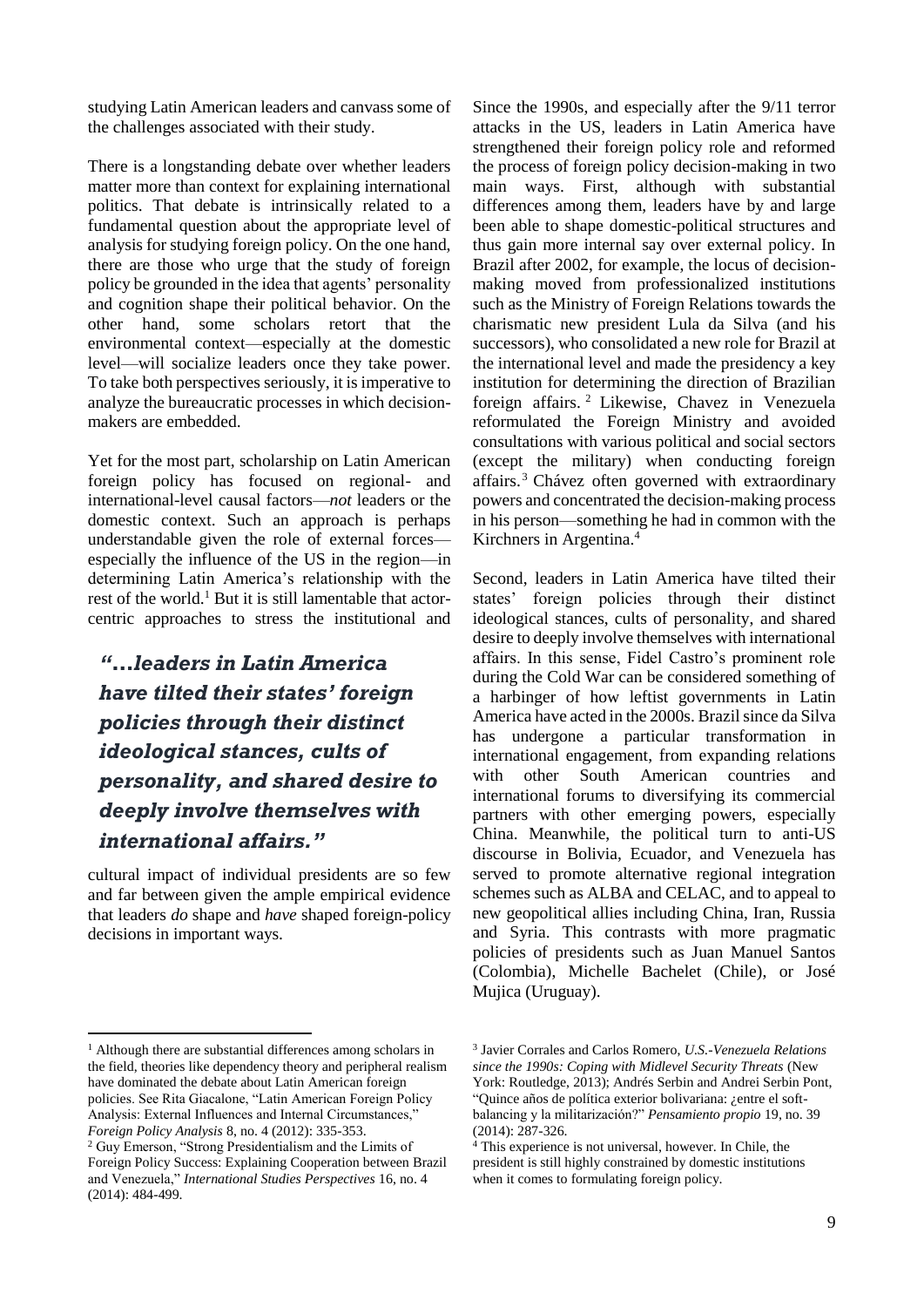Of course, none of these leaders—however transformational—have acted in a vacuum. At the domestic level, Latin American leaders have been able to centralize political decision-making because of the exhaustion of classical political parties, the emergence of populist and non-traditional leaders, and the intensification of political polarization. At the international level, the declining role of the US in Latin America has offered elites a larger margin of maneuver in foreign policy than was available to their predecessors. Even so, recent history would seem to suggest that individual leaders remain key variables in explaining shifts in Latin American foreign policy.

What are some of the challenges for studying the modern history of Latin American presidents and their role in foreign policy? In fact, analysis of *any* world leader poses important challenges—whether because those leaders are not accessible for direct testing (as is usually the case) or because researchers need to rely on historical and private materials that can also be inaccessible to the public. To overcome these hurdles, Latin American scholars tend to use qualitative historical methods such as case study analysis, interviews, and measures of experts' perceptions to approach the study of foreign policy analysis. In contrast, contemporary studies in US academia are increasingly dependent upon quantitative methods like the so-called at-a-distance measures <sup>5</sup> for analyzing leaders' individual differences. To date, this latter method has infrequently been applied to the study of Latin American political leaders.

This disconnect between Latin American and US scholars is due to two major issues. First, researchers in Latin America must overcome the use of software that incorporate English language dictionaries. <sup>6</sup> Second, there is the problem of conducting analyses with primary and secondary sources that are not

#### **If Leaders Really Do Matter, Which Life Experiences Count?**

**A Case for the Systematic Study of Childhood** *By Cali Mortenson Ellis, The Evergreen State College*

In 2017, reporting on current international events is often dominated by discussions of leaders and their

<u>.</u>

easily compiled in a systematic way: unlike in the US, a presidential library system and academic centers that specialize on the continent's presidencies are largely nonexistent in Latin America. Instead, data must be found elsewhere—either in the national archives and online databases of other countries (including those of the US) or via local scholars and resources available in languages other than English such as newspapers, online archives of legislatures, foreign affairs ministries, social media, and university digital repositories.

Of course, the challenge of data-availability still affects qualitative methodologists. In particular, the condition and organization of official records differs significantly across Latin American countries. Some records have been partially digitized over time, offering virtual access to the public. For example, governments in Chile and Argentina have made available a small selection of documents about diplomatic communications during the military era. Likewise, a recently created institute in Venezuela contains an online historical archive for Hugo Chávez holding a collection of interviews, discourses, and letters both prior to and during his time in power. Equally promising are the few institutions created by or to preserve the political memory of former presidents, and the related donations of political and personal records to the universities.

Today, the foreign policies of Latin American states reflect an important interaction between global changes and the role of individual leaders. There is a pressing need to examine elites from a comparativehistorical perspective. For scholars of the region, this will require the expanded use of existing methods or new combinations of them.

idiosyncrasies. From Donald Trump to Kim Jong-Un to Angela Merkel, everyone from the public to policymakers seems to assign importance to the life experiences and observed personalities of world leaders. But academic political science is just beginning to grapple with the question in a serious way: Does individual variation in leaders matter to important questions such as observed international conflict outcomes? Sometimes the external forces exerted on a given leader are recognized, be they from the pressure of having to make decisions at multiple

<sup>5</sup> See Jerrold Post, ed., *The Psychological Assessment of Political Leaders with Profiles of Saddam Hussein and Bill Clinton* (Ann Arbor: University of Michigan Press, 2003). <sup>6</sup> For a discussion on the use of documents in languages other than English, see Klaus Brummer and Valerie M. Hudson, "The

Boundedness of Foreign Policy Analysis," *Global Society* 31, no. 2 (2017): 157-166; and Margaret Hermann, "Content Analysis" in Audie Klotz and Deepa Prakash, *Qualitative Methods in International Relations: A Pluralist Guide* (Basingstoke: Palgrave Macmillan, 2008): 151-167.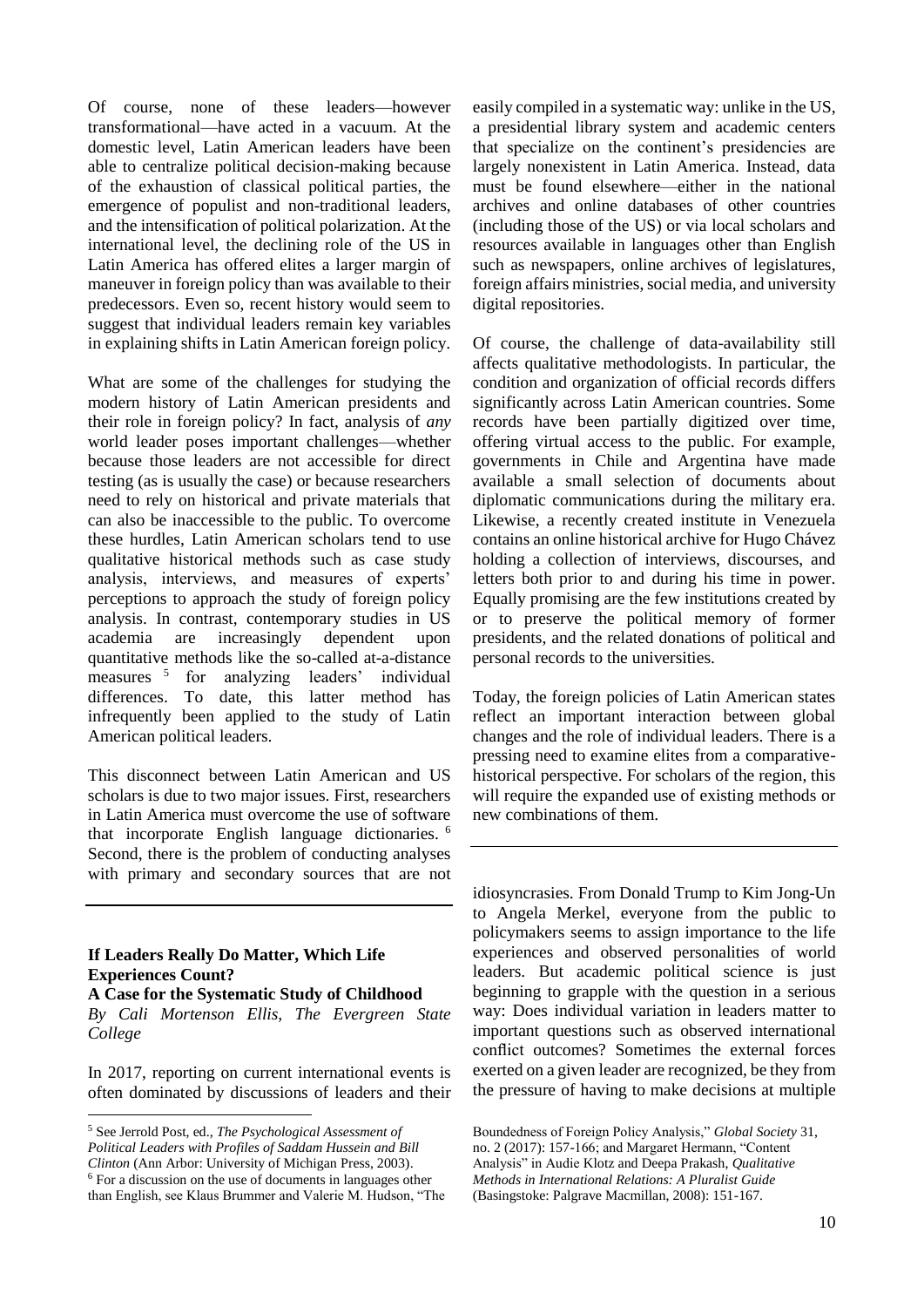levels<sup>1</sup>, manage a bureaucracy pushing back from below<sup>2</sup>, or the need to appease a selectorate<sup>3</sup> in order to remain in power.

*"…leaders do not arrive into adulthood fully formed. They are progressively shaped over time by a series of events that brings them into situations where they must make increasingly complex decisions. Some of these events may come from the earliest years of their childhood, and can have cumulative e*ff*ects on beliefs, outlook, and risk propensity that are comparable to proximate adult experiences."*

But overall, the complex formal models and rigorous testing of modern empirical international relations scholarship has implicitly left the constituent components of leadership as a "black box" variable, or at least greatly simplified it. This approach has confounded the question of leadership by giving primacy to institutional<sup>4</sup> and systemic<sup>5</sup> factors, to the exclusion of accounting for individual-level variation. Tautologically, some leaders are classified as resolute because, ex ante, we observe them to be so when confronted with a crisis.

While historians and biographers delve into these idiosyncrasies with careful and detailed case study work, until recently these two strains of analysis have remained separate: Positivist political scientists conducting exacting analyses of the eff ects of

<u>.</u>

<sup>2</sup> Graham T. Allison, *Essence of Decision: Explaining the Cuban Missile Crisis* 1st ed. (New York: Little, Brown, 1971). <sup>3</sup> Bruce Bueno de Mesquita, Alastair Smith, Randolph M. Siverson and James D. Morrow, *The Logic of Political Survival* (Cambridge, MA: The MIT Press, 2003), pp. 405–460. <sup>4</sup> Dan Reiter and Erik R. Tillman, "Public, Legislative, and Executive Constraints on the Democratic Initiation of Conflict," *Journal of Politics* 64, no.03 (2002): 810–826; David H. Clark and Timothy Nordstrom, "Democratic Variants and Democratic Variance: How Domestic Constraints Shape Interstate Conflict," *Journal of Politics* 67, no. 1 (2005): 250–270.

external forces on leaders, and historians selectively examining the most interesting individual cases in depth. However, recent systemic empirical research – such as the LEAD dataset that my co-authors Allan Stam and Michael Horowitz present in our book Why Leaders Fight $6 -$  takes into account individual–level variation in leaders and strongly implies that, yes, leaders do matter.

#### **How do Leaders Become Who They Are?**

But which parts of any given personal history are the most important in a leader's life? Which experiences matter?

So far, my co-authors and  $I^7$  have found the most statistical support for the eff ects of adult life experiences on the propensity of state leaders to initiate military aggression. Intuitively, this makes the most sense, as these experiences are both proximate and relevant to the time a leader is in power and making conflict decisions. Experiences like being in the military or seeing combat can have a distinctly powerful eff ect on shaping beliefs about how to handle these situations as a leader.

But, like all of us, leaders do not arrive into adulthood fully formed. They are progressively shaped over time by a series of events that brings them into situations where they must make increasingly complex decisions. Some of these events may come from the earliest years of their childhood, and can have cumulative eff ects on beliefs, outlook, and risk propensity that are comparable to proximate adult experiences. Starting the study of leaders from adulthood does not take into account the way that childhood functions as a critical development period for the individual personality, as Pynoos, Steinberg, and Wraith <sup>8</sup> point out: "Traumatic exposures in childhood occur during critical periods of personality formation when there are ongoing revisions of the inner model of the world, self, and other. This internal model includes conscious and unconscious

<sup>1</sup> Robert D. Putnam, "Diplomacy and Domestic Politics: The

Logic of Two-Level Games", *International Organization* 42, no. 3 (1988): 427–460.

<sup>5</sup> Emerson M.S. Niou, Peter C. Ordeshook, and Gregory F. Rose, *The Balance of Power: Stability in International Systems* (Cambridge: Cambridge University Press, 1989), pp. 1–74. <sup>6</sup> Michael C. Horowitz, Allan C. Stam and Cali M. Ellis, *Why Leaders Fight* (Cambridge: Cambridge University Press, 2015). <sup>7</sup> Ellis, Horowitz and Stam, "Introducing the LEAD Dataset", *International Interactions* 41, no. 4 (2015): 718-741; Horowitz and Stam, "How Prior Military Experience Influences the Future Militarized Behavior of Leaders," *International Organization*  68, no. 3 (2014): 527-559.

<sup>8</sup> Robert S. Pynoos, Alan M. Steinberg and Ruth Wraith, "A Developmental Model of Childhood Traumatic Stress" in Dante Cicchetti and Donald J. Cohen, *Developmental Psychopathology, Vol 2: Risk, Disorder and Adaptation* (New York: John Wiley & Sons, 1995), p. 86.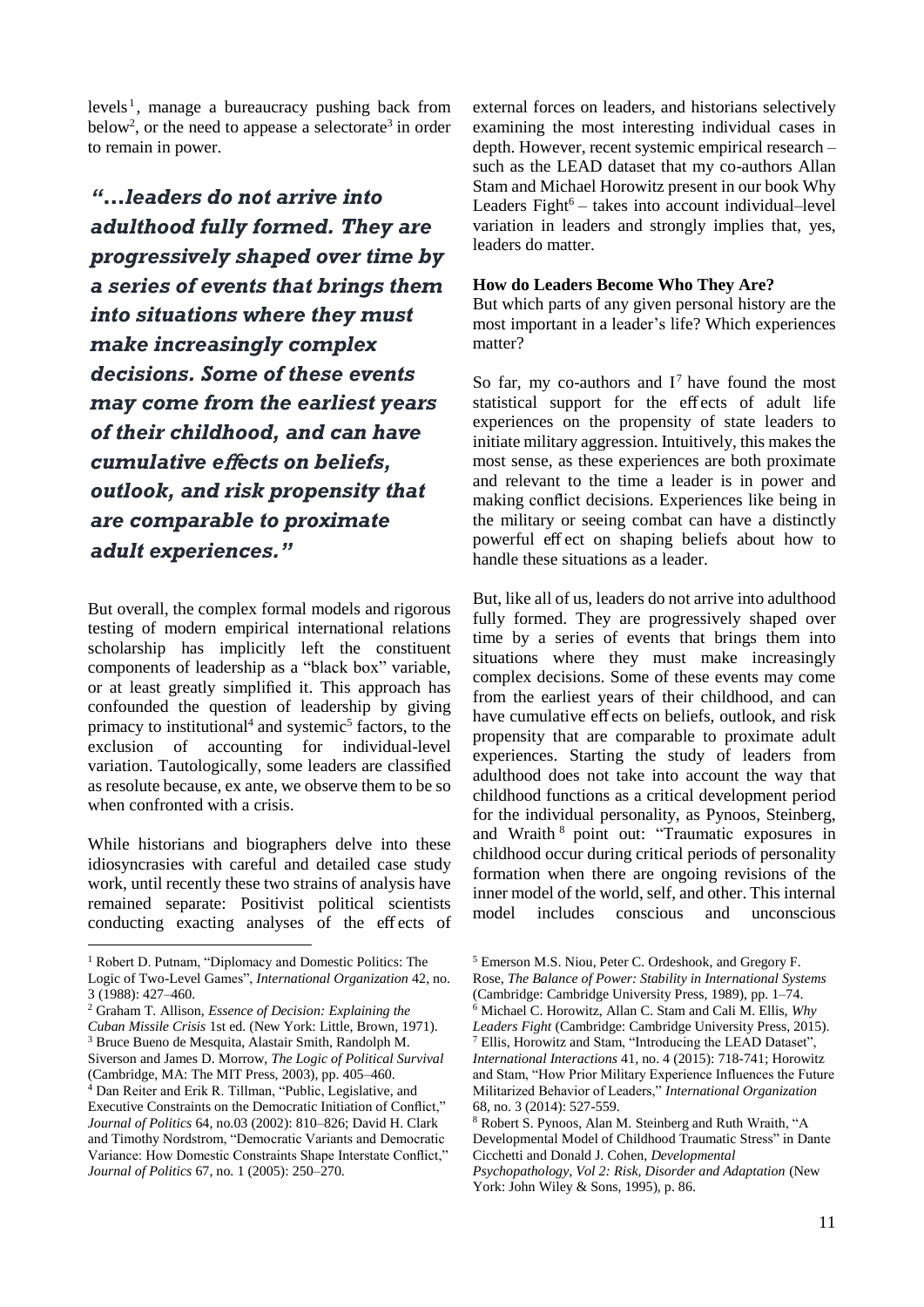expectations about others and one's own behavior, and forecasts about the future."

To put it more directly, as Dr. Seuss once noted, "A person's a person, no matter how small."<sup>9</sup> Most people—including most leaders in their autobiographies—acknowledge the importance of their childhood experiences to their adult lives. All leaders were once children, and, over time, a significant minority (approximately 20% in the LEAD dataset) lived through war in their home countries. How might this aff ect them as adults? I argue that the childhood experiences of world leaders – particularly those directly related to war – are important, and worth studying and understanding in a systematic way.

#### **Childhood Trauma and Adult Leadership**

An emerging literature casts wars not as abstract phenomena, but events with serious consequences for  $civilians.<sup>10</sup> Political scientists have studied the effects$ of wartime rapes,  $\frac{11}{11}$  the destruction of educational infrastructure,  $12$  and gender differences in the experience of war. <sup>13</sup> However, fewer political scientists have focused on the long-term eff ects of these traumatic events on children.<sup>14</sup> Instead, scholars in other fields such as epidemiology <sup>15</sup> and economics<sup>16</sup> have studied, respectively, the long-term psychological and labor market consequences of children's exposure to war.

But what are the political implications of these childhood experiences? The LEAD data includes such histories in a large cross-national political

1

dataset in order to understand the eff ects of these background experiences on one type of political behavior: a leader's the decision to use force against other countries. Systematically understanding the early eff ects of war exposure on later leadership behavior has important theoretical relevance in the context of the developing research agenda on political leaders. Earlier analyses $17$  provide a basis for thinking about the role of psychological factors on leader decision-making, but are too limited in scope to draw consistent conclusions about leader-level variables. Recent political science work focusing on genetics and heritable characteristics  $18$  has also ignored the influence of childhood experiences in general and childhood trauma, in particular.

#### **Child Development and the Psychological E**ff **ects of War Trauma**

From infancy through adolescence and adulthood, children advance through developmental stages that influence their later personality characteristics. Individuals have diff erent developmental pathways based on a combination of genetics and environmental factors, including the eff ects of family and society. Researchers in other fields off er various mechanisms to explain the connection between childhood trauma and the observation of aggressive behavior in adults.

Witnessing or experiencing the violence of war at a young age is a formative event that can change the direction of one's life or have significant impacts on later thinking and behavior. As Marans, Berkman and Cohen <sup>19</sup> observe, childhood exposure to violence

<sup>16</sup> Mevlude Akbulut-Yuksel, "Children of War: The Long-Run Effects of Large-Scale Physical Destruction and Warfare on Children," *Journal of Human Resources* 49, no. 3 (2013): 634- 662; Andrea Ichino and Rudolf Winter-Ebmer, "The Long-Run Educational Cost of World War II," *Journal of Labor Economics* 22, no. 1 (2004): 57–87.

<sup>17</sup> See, for example, Margaret G. Hermann, "Explaining Foreign Policy Behavior using the Personal Characteristics of Political Leaders," *International Studies Quarterly* 24, no. 1 (1980): 7– 46; Jerrold M. Post, *The Psychological Assessment of Political Leaders: With Profiles of Saddam Hussein and Bill Clinton* (Ann Arbor, MI: University of Michigan Press, 2003).

<sup>18</sup> Peter K. Hatemi and Rose McDermott, "A Neurobiological Approach to Foreign Policy Analysis: Identifying Individual Differences in Political Violence," *Foreign Policy Analysis* 8, no. 2 (2012): 111–129; Rose McDermott, "The Biological Bases for Aggressiveness and Nonaggressiveness in Presidents," *Foreign Policy Analysis* 10, no. 4 (2014): 313-327.

<sup>19</sup> Steven Marans, Miriam Berkman and Donald Cohen, "Child Development and Adaptation to Catastrophic Circumstances" in Roberta J. Apfel and Bennett Simon, eds., *Minefields in Their* 

<sup>9</sup> Dr. Seuss, *Horton Hears a Who* (New York: Random House Books for Young Readers, 1954).

<sup>10</sup> Stathis N. Kalyvas and Matthew Adam Kocher, "How "Free" is Free Riding in Civil Wars? Violence, Insurgency, and the Collective Action Problem," *World Politics* 59, no. 2 (2007): 177–216; H.A. Ghobarah, Paul K. Huth and Bruce Russet, "Civil Wars Kill and Maim People—Long After the Shooting Stops," *American Political Science Review* 97, no. 2 (2003): 189–202.

<sup>&</sup>lt;sup>11</sup> Dara Kay Cohen, "Explaining Rape during Civil War: Cross-National Evidence (1980–2009)," *American Political Science Review* 107, no. 3 (2013): 461–477.

<sup>&</sup>lt;sup>12</sup> Brian Lai and Clayton Thyne, "The Effect of Civil War on Education, 1980–97," *Journal of Peace Research* 44, no. 3 (2007): 277–292.

<sup>&</sup>lt;sup>13</sup> Thomas Plümper and Eric Neumayer, "The Unequal Burden of War: The Effect of Armed Conflict on the Gender Gap in Life Expectancy," *International Organization* 60, no. 3 (2006): 723– 754.

<sup>&</sup>lt;sup>14</sup> But for work on child soldiers, see Christopher Blattman, "Children and War: How "Soft" Research Can Answer the Hard Questions in Political Science", *Perspectives on Politics* 10, no. 2 (2012): 403–413; and Christopher Blattman, Alexandra Hartman and Robert Blair, "Can We Teach Peace and Conflict Resolution? Results From a Randomized Evaluation of the Community Empowerment Program (CEP) in Liberia"

<sup>(</sup>Technical report Innovations for Poverty Action, Yale University, 2011).

<sup>15</sup> Kendra E. Dupuy and Krijn Peters, *War and Children: A Reference Handbook* (Santa Barbara, CA: Praeger Security International, 2010).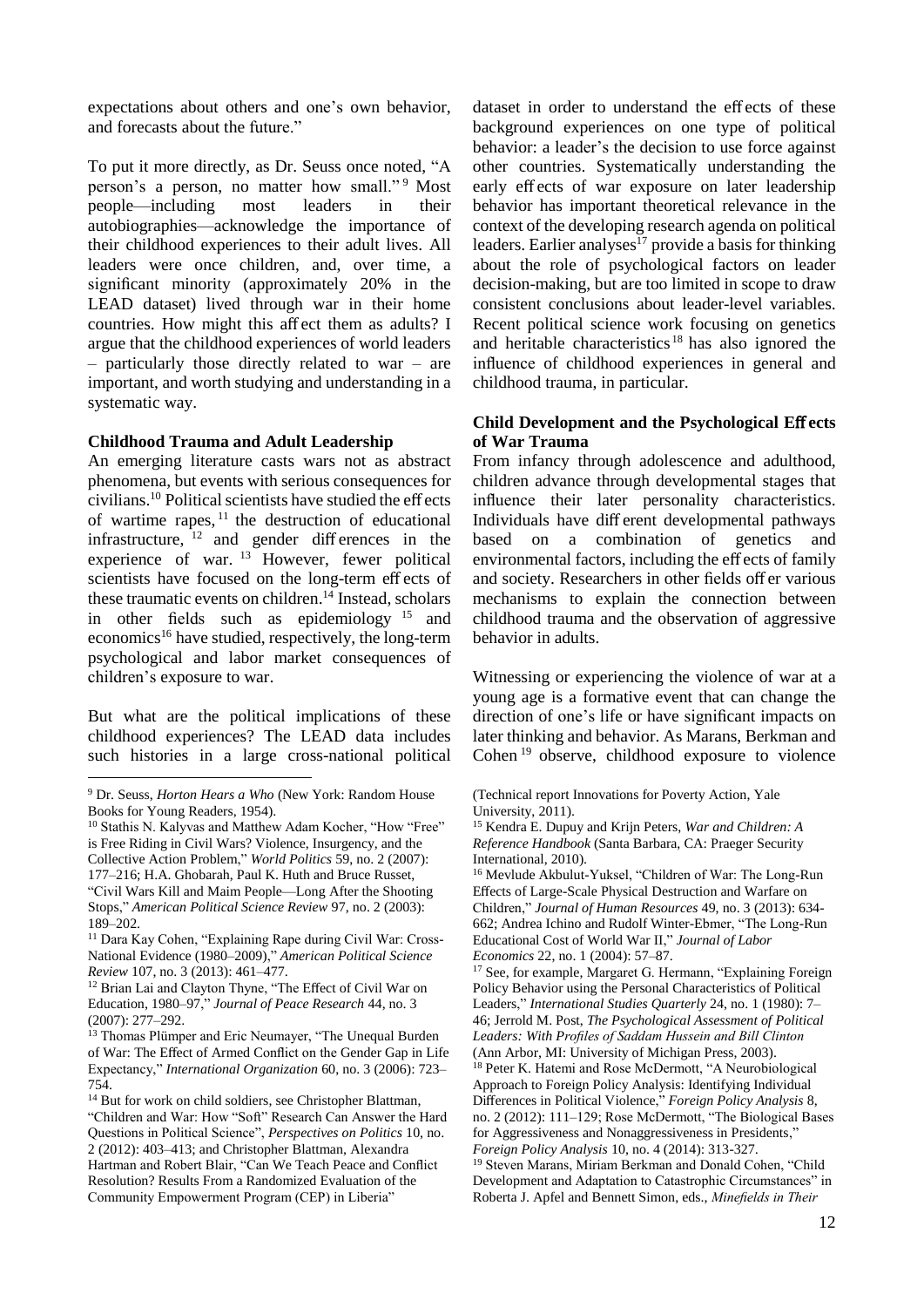occurs, "...in the context of developmentally shifting modes of expressing their own aggressive impulses and feelings." Some economists suspect that such early exposure can change an individual's fundamental economic preferences, as expressed in measurable proclivities towards risk. <sup>20</sup> Others suggest that changes in risk preferences are a function of limited access to schooling<sup>21</sup> and nutrition<sup>22</sup> during the formative years, which result in stunted long-term labor market outcomes. Recent experimental research has found that exposure to violence – either directly or at the community level – is associated with greater risk taking behaviors and attitudes. <sup>23</sup> This is distinct from exposure to other traumatic events (such as natural disasters), which tend to produce riskaversion instead, at least in adults.<sup>24</sup>

Studies from psychiatry and epidemiology have found that war exerts a powerful negative influence on mental health in the general population. Living through war as a civilian is repeatedly significantly associated with post-traumatic stress disorder  $(PTSD)$ , anxiety, and depression,<sup>25</sup> which are likely to persist over long periods of time or even an entire lifetime. <sup>26</sup> Long-term depression, including that triggered by early PTSD, has numerous negative consequences over the course of a lifetime, and can profoundly influence cognitive decision making processes.

Exposure to war violence at a young age can also have a normalization eff ect manifesting in a desire for violent revenge. Gäbler and Maercker<sup>27</sup> suggest that the motivation for revenge comes from the

1

combination of initial trauma and PTSD symptoms and individual attributes. Cardozo et al. $^{28}$  argue that, "the psychological wounds of civilians who have suff ered war-related traumatic events do not resolve spontaneously, but may linger for many years, and may even have multigenerational eff ects." This may be particularly acute in cases where a child witnessed family members being injured or killed, which some studies have shown to be the most predictive of severe trauma.<sup>29</sup>

#### **Moving Forward with a Systematic Understanding of Leader's Childhoods**

Research that systematically links traumatic childhood experiences to adult behavior with political consequences is limited in political science. Although the experience of living through war as a child is only one aspect of personality development in world leaders, it nonetheless provides a rich area for future scholarship. Conflict researchers interested in the systematic study of leader characteristics and political behavioralists interested in the revival of political socialization<sup>30</sup> can use both this dataset and findings to explore new research questions.

In a preliminary analysis of the LEAD data, my coauthors and I hypothesized that leaders who experienced wars as children may be more willing to start military interventions and less willing to seek peaceful alternatives to disputes. For example, while there is generally a positive relationship between childhood war exposure and later MID initiation, the descriptive statistics also suggest a positive correlation between total lack of exposure to war

<sup>25</sup> Z. Steel, Tien Chey, Derrick Silove, Claire Marnane, Richard A Bryant and Mark van Ommeren, "Association of Torture and other Potentially Traumatic Events with Mental Health Outcomes among Populations Exposed to Mass Conflict and Displacement," *Jama* 302, no. 5 (2009): 537-549. <sup>26</sup> Miriam Sabin, Barbara Lopes Cardozo, Larry Nackerud, Reinhard Kaiser and Luis Varese, "Factors Associated with Poor Mental Health among Guatemalan Refugees Living in Mexico 20 Years after Civil Conflict," *Jama* 290, no. 5 (2003): 635-642. <sup>27</sup> Ira Gäbler and Andreas Maercker, "Revenge after trauma: Theoretical outline" in *Embitterment*, ed. Michael Linden and Andreas Maercker (Springer Vienna, 2011), 42–69. <sup>28</sup> Barbara Lopes Cardozo, Reinhard Kaiser, Carol A. Gotway and Ferid Agani, "Mental Health, Social Functioning, and Feelings of Hatred and Revenge of Kosovar Albanians One Year after the War in Kosovo," *Journal of Traumatic Stress* 16, no.4 (2003): 356-360.

*Hearts: The Mental Health of Children in War and Communal Violence* (New Haven: Yale University Press, 1996), p.107. <sup>20</sup> Quan Li and Ming Wen, "The Immediate and Lingering Effects of Armed Conflict on Adult Mortality: A Time-Series Cross-National Analysis," *Journal of Peace Research* 42, no. 4 (2005): 471–492.

<sup>&</sup>lt;sup>21</sup> Ichino and Winter-Ebmer, "The Long-Run Educational Cost of World War II."

<sup>22</sup> Iris Kesternich, Bettina Siflinger, James P. Smith and Joachim K. Winter, "The Effects of World War II on Economic and Health Outcomes across Europe" (RAND Labor and Population working paper series WR 917, RAND Corporation, 2012). <sup>23</sup> Maarten Voors, Eleonora Nillesen, Philip Verwimp, Erwin Bulte, Robert Lensink and Daan van Soest, "Does conflict affect preferences? Results from field experiments in Burundi" (HiCN Working Paper 71, Households in Conflict Network, 2010); Blattman, Hartman and Blair, "Can We Teach Peace and Conflict Resolution?"

<sup>24</sup> Alessandra Cassar, Pauline Grosjean and Sam Whitt, "Social Cooperation and the Problem of the Conflict Gap: Survey and Experimental Evidence from Post-War Tajikistan" (Research Paper 2011 ECON 15, Australian School of Business, 2011); C. Eckel, M. M. El-Gamal and R. Wilson, "Risk Loving After the Storm: A Bayesian-Network Study of Hurricane Katrina Evacuees", *Journal of Economic Behavior and Organization* 55, no. 4 (2009): 447–465.

<sup>29</sup> Dorothy Morgos, J Worden and Leila Gupta, "Psychosocial Effects of War Experiences among Displaced Children in Southern Darfur", *OMEGA: The Journal of Death and Dying* 56, no. 3 (2007): 229–253.

<sup>30</sup> Virginia Sapiro, "Not Your Parents' Political Socialization: Introduction for a New Generation", *Annual Review of Political Science* 7 (2004): 1–23.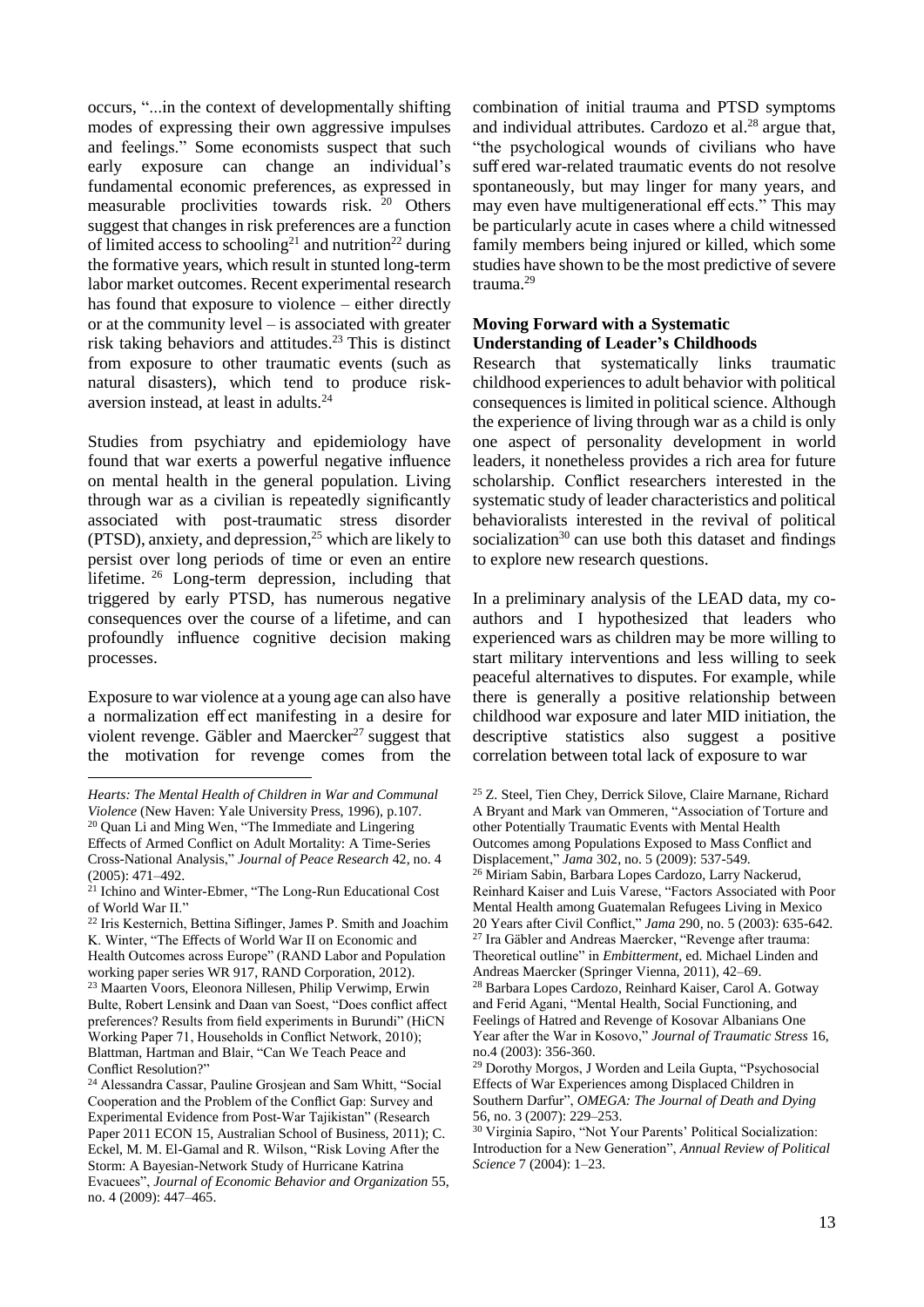during childhood and propensity to initiate militarized interstate disputes. Neither Hitler, Stalin nor Mussolini had any exposure to war during their childhood and adolescence, yet initiated numerous MIDs with severe consequences. This invites a closer examination of political socialization of youth in peaceful societies.

As new social science datasets are developed that more accurately capture the intensity of wars by their eff ect on civilians,  $31$  we can begin to understand how past conflicts may have aff ected current and future leaders. Datasets like the UCDP/PRIO Armed Conflict Dataset, which begins in 1946, are important for capturing the intensity of war and, particularly, the

#### **Marcus Garvey: Racial Redemption and the Awakening of the African Diaspora**

*By Mark Ledwidge, Canterbury Christ Church University*

This essay will not provide a historical legitimisation of the race first philosophy advocated by Marcus Garvey, nor will it attempt to legitimise the Pan-Africanist and Black Nationalist philosophies advocated by Garvey. <sup>1</sup> The essay situates Garvey as the forerunner of the Black Nationalist leaders that came to prominence in Africa and the African diaspora during the mid- $20<sup>th</sup>$  Century. That is, Garvey unleashed an African world view which challenged global white supremacy. In short, Garvey's ideological thrust laid the basis for the trans-national liberation movement for Africans at home and abroad;<sup>2</sup> Garvey influenced leaders such as Nkrumah, Jomo Kenyatta, Malcolm X and a cadre of Nationalist's, reformist's and revolutionaries.<sup>3</sup> A key facet of Garvey's leadership was countering the negative racial propaganda that Europeans and Euro-Americans had fastened onto the image of black people.<sup>4</sup>

1

eff ects on civilians, who are counted in the battle related-deaths estimates. Currently, we know very little from the empirical data about how war intensity, as measured by battle-related deaths, is correlated with leader behavior with respect to militarized interstate disputes. As new leaders "age in" to the dataset, however, we will eventually be able to construct more thorough estimates of the correlation between childhood experiences with war and later actions as leaders.

As often occurs regarding counter hegemonic movements, mainstream historians have generally focused on Garvey's failure to liberate Africa and people of African descent. Nonetheless it is not wrong to suggest that the Universal Improvement Association (UNIA) and the African Communities League (Founded July 15<sup>th</sup> 1914) did not fulfil Garvey's aims.<sup>5</sup> Examined from a materialist perspective, the failings of the Black Star Line and the UNIA's other business ventures, and the collapse of the UNIA could negate the assertion that Garvey possessed leadership credentials, accepting of course the external factors that caused the UNIA's downfall.<sup>6</sup> On reflection, Garvey's leadership was best exemplified in his efforts to decolonize the minds of African people as he reached down into the fractured consciousness of a people whose self-image had been ravaged by centuries of racist and pseudo-scientific propaganda, and told them that they were heirs to a hidden history and stolen legacy.<sup>7</sup> Indeed, Garvey concurred with the racial philosophy of Arthur A. Shomburg who exalted black pride in his seminal essay 'The Negro Digs up his Past' in the book *The New Negro.*

<sup>&</sup>lt;sup>31</sup> See, for example, Lotta Themnér and Peter Wallensteen,

<sup>&</sup>quot;Armed Conflict, 1946-2011," *Journal of Peace Research* 49, no. 4 (2012): 565-575.

<sup>1</sup> Maulana Karenga, *Introduction to Black Studies* (Los Angeles: University of Sankore Press, 2002); Tony Martin., *Race First: The Ideological and Organizational Struggles of Marcus Garvey and the Universal Negro Improvement Association* (Massachusetts: Majority Press, 1986).

<sup>2</sup> Imanuel Geiss, *The Pan-African Movement* (London: Methuen & Co., 1974), p. 274; Liz Mackie, *The Great Marcus Garvey* (London: Hansib Publications, 2001), p. 63; Adolph Edwards, *Marcus Garvey, 1887-1940* (London: New Beacon Books, 1972), p. 40.

<sup>3</sup> Mackie, *The Great Marcus Garvey*, pp. 64-65; Winston James, *Holding Aloft the Banner of Ethiopia: Caribbean Radicalism in* 

*Early Twentieth-Century America* (London: Verso, 2000), p. 136.

<sup>4</sup> Amy Jacques Garvey, *The Philosophy and Opinions of Marcus Garvey* (Massachusetts: Majority Press, 1986); John Henrik Clarke, *Notes for an African World Revolution: Africans at the Crossroads* (New Jersey: Africa World Press, 1992).

<sup>5</sup> David Levering Lewis, *W.E.B. Du Bois: The Fight for Equality and the American Century, 1919-1963* (New York: Henry Holt and Company, 2000).

<sup>6</sup> Richard Gid Powers, *Secrecy and Power: The Life of J. Edgar Hoover* (London: Hutchinson, 1987); Theodore Kornweibel Jr., *"Seeing Red": Federal Campaigns Against Black Militancy, 1919-1925* (Bloomington: Indiana University Press, 1998).

<sup>7</sup> Martin, *Race First*, p. 13; Robert A. Hill, *Marcus Garvey: Life and Lessons*, (Berkeley: University of California Press, 1987), p. 15.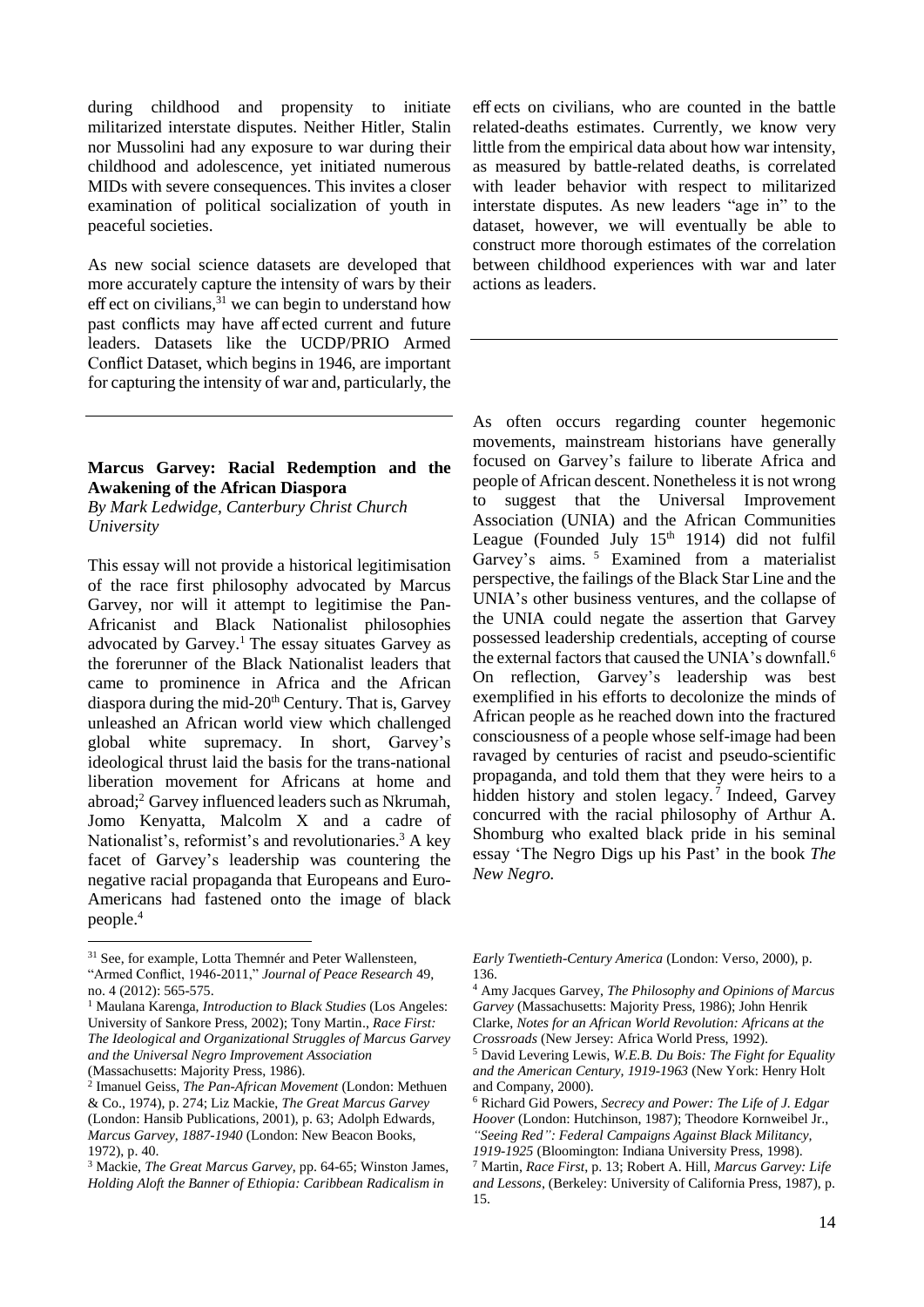Unlike Du Bois, and the elite faction of the African American talented tenth, Garvey spoke to lay persons and the black masses across the globe by articulating his message of liberation in the *Negro World* and later the *Black Man* magazine. <sup>8</sup> Garvey's conflict with some members of the African American elite included issues related to colour, class<sup>9</sup> and the double consciousness that Du Bois had identified in *The Souls of Black Folk*. Garvey theorised that centuries of racial oppression and colonialism had encouraged disunity among black people and deep suspicions regarding the legitimacy of black leadership. Ultimately Garvey's activism forced black people to confront the externally induced selfloathing that hindered their efforts to meet their collective interests. <sup>10</sup> Significantly Garvey argued that black liberation was dependent on selfknowledge bolstered by an appreciation of African peoples' historical achievements. <sup>11</sup> Henceforth Garvey played a pivotal role in intellectualizing and internationalising Pan-Africanism, along with Du Bois and George Padmore<sup>12</sup> but prior to Nkrumah, Malcolm X, Stokely Carmichael and others. In short, Garvey understood that the principal battlefield exists within the mind of both the oppressed and the oppressor, and that liberation or behaviour modification requires the restructuring of a group's political and intellectual consciousness.

The under-acknowledgement of Garvey's leadership credentials pertaining to international relations and black liberation are derived from three factors:

1. The successful covert counter-intelligence operations of British and American government intelligence apparatus. 13

2. Garvey's quest for African liberation was antithetical to the racial politics and interests of state actors in America and in the colonies. 14

3. Despite exceptions, the academy's tendency to construct, maintain, or perpetuate the Euro-centric and racial mores of Western society has created tensions in evaluating black freedom fighters like

Ledwidge, *Race and US Foreign Policy: The African-American Foreign Affairs Network* (New York: Routledge, 2012).

1

Garvey, whose activities threatened to destabilise the dominant social order. 15

The fact that the UNIA was destabilised by British, American and colonial governments is indicative of the threat Garvey's movement posed to Western interests. In America J. Edgar Hoover's General Intelligence Division (the forerunner of the FBI) and other organs of the American State, willingly bypassed their own racism and utilised black informants and agent provocateurs to disrupt Garvey's business and political ventures.<sup>16</sup> Hoover, the US State Department, and the US Justice Department pursued Garvey with a vengeance. Hoover ordered his subordinates to find or manufacture illegal activities in order to destroy

# *"…Garvey understood that the principal battlefield exists within the mind of both the oppressed and the oppressor, and that liberation or behaviour modification requires the restructuring of a group's political and intellectual consciousness."*

Garvey.<sup>17</sup> In brief, persecution from the State coupled with the collaboration of African American leaders like Du Bois and members of the NAACP led to Garvey's imprisonment and deportation from America.<sup>18</sup> Suffice to say Garvey's plans stimulated the significant opposition he faced.

The fact that Garvey travelled widely in the Caribbean, parts of South and North America and London provided him with insight into the international dimensions of white hegemony. <sup>19</sup> Ironically European Americans rejected Garvey's

<sup>8</sup> Rupert Lewis and Patrick Bryan, eds., *Garvey: His Work and Impact* (New Jersey: Africa World Press, 1991); Mark

<sup>9</sup> Lewis, *W.E.B. Du Bois*, p. 67.

<sup>10</sup> Rupert Lewis, *Marcus Garvey: Anti-Colonial Champion* (London: Karia Press, 1987); Horace Campbell, *Rasta and Resistance: From Marcus Garvey to Walter Rodney* (London: Hansib Publications, 1985).

<sup>11</sup> Hill, *Marcus Garvey*.

<sup>12</sup> Toyin Falola and Kwame Essien, *Pan-Africanism, and the Politics of African Citizenship and Identity* (London: Routledge, 2015); Ledwidge, *The African-American Foreign Affairs Network*.

<sup>13</sup> Mackie, *The Great Marcus Garvey*; Clarke, *Notes for an African World Revolution*, p. 223; Ledwidge, *The African-American Foreign Affairs Network*, p. 42.

<sup>14</sup> Hakim Adi and Marika Sherwood, *Pan-African History: Political Figures from Africa and the Diaspora since 1787* (London: Routledge, 2003).

<sup>15</sup> Ledwidge, *The African-American Foreign Affairs Network*. <sup>16</sup> Churchill Ward and Jim Vander Wall, *Agents of Repression: The FBI's Secret Wars Against the Black Panther Party and the American Indian Movement* (Cambridge: South End Press, 2002), p. 94; Kornweibel, *"Seeing Red,"* p. 131.

<sup>17</sup> Kornweibel, *"Seeing Red,"* p. 130; Powers, *Secrecy and Power*, p. 369.

<sup>18</sup> Ledwidge, *The African-American Foreign Affairs Network*, p. 42.

<sup>19</sup> Lewis, *Marcus Garvey*.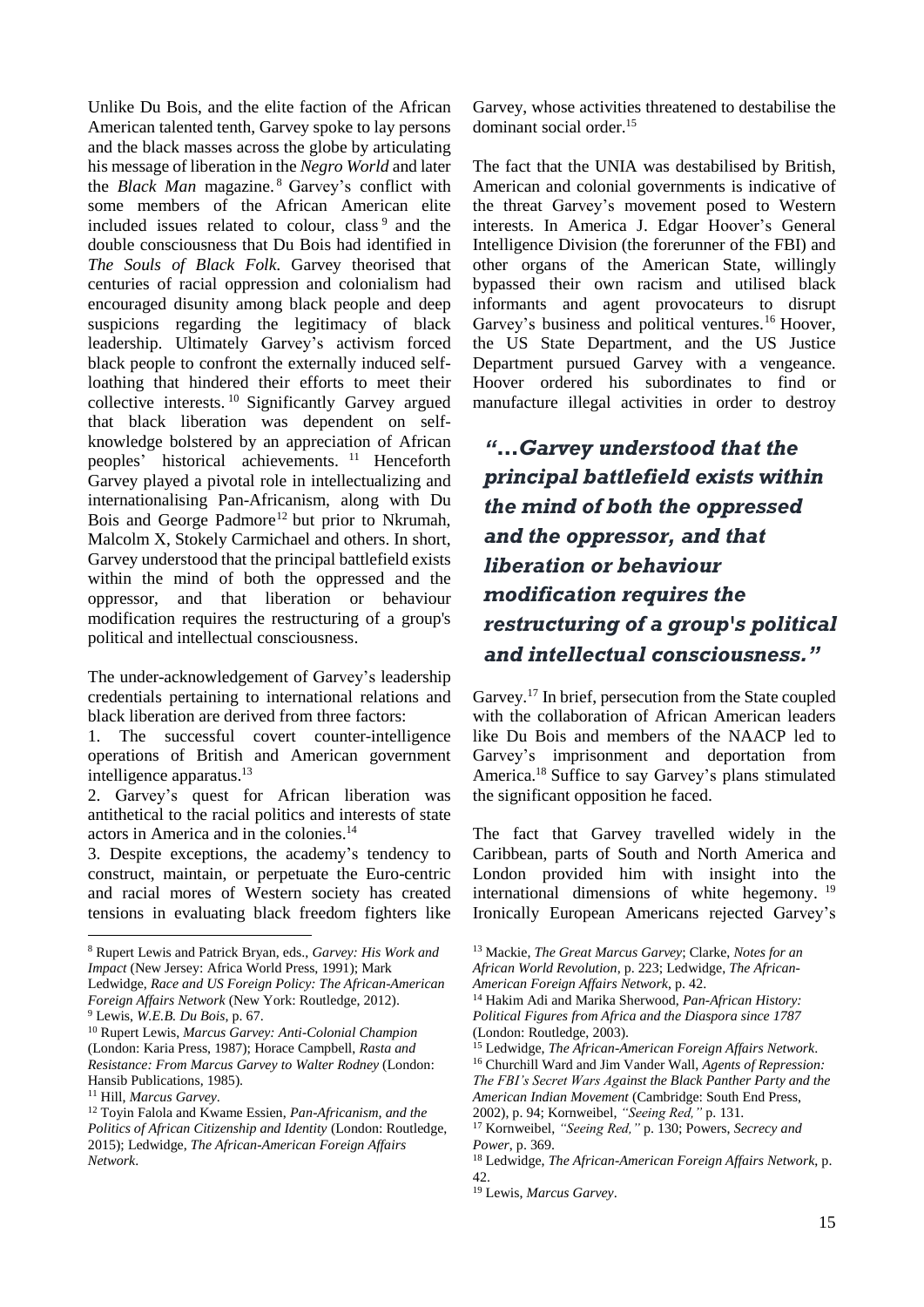revolutionary spirit despite their reverence of the American Revolution and Patrick Henry's cry of "give me liberty or give me death". Here racism, selfinterest, and cognitive dissonance prevented the white collective from supporting the UNIA's global agenda. It is conceivable that whites rejected the UNIA and its so-called militant tendencies. However historiographers must recognise that the brutality of racial oppression and colonialism undoubtedly fuelled the rise of Marcus Garvey.

Marcus Mosiah Garvey was born in St Ann's Bay on August  $17<sup>th</sup>$  1887, on the island of Jamaica in the Caribbean.<sup>20</sup> The history of the Caribbean was rudely interrupted by the rise of Europe, particularly Spain as a result of the expulsion of the Moors from Spain in 1492.<sup>21</sup> The emergence of Spain and Portugal and the Voyages of Christopher Columbus stimulated European expansionism and had a cataclysmic impact on Europe, Africa, the Americas, and the world.<sup>22</sup>

European expansionism and the profiteering of commissioned and semi-commissioned adventurers like Sir Francis Drake and his cousin Sir John Hawkins,<sup>23</sup> who was financed by the Virgin Queen to enslave, commoditise and sell Africans, <sup>24</sup> helped fund the (so called) triangular trade, which Eric Williams maintains in the book, *Capitalism and Slavery*, assisted in financing Britain's imperialist thrust into the Caribbean islands and America. <sup>25</sup> The profiteering of European Nation States led to the legalised enslavement of millions of Africans and the genocide of millions of the indigenous people of the Caribbean. Note the Catholic cleric Bartholomeo de las Casas estimated that 12 to 15 million Caribs were wiped out as a result of European imperialism.<sup>26</sup> In addition, Europe's conquests caused the construction of a hegemonic racial power paradigm. 27

Garvey recognised that for centuries racism had impoverished the lives of Africans across the globe from a material, psychological, spiritual, cultural, and historical perspective.<sup>28</sup> Clearly the descendants of enslaved Africans and Africans in general had

<u>.</u>

inherited notions of inferiority that had damaged the African psyche.

Garvey realised before Franz Fanon, Amilcar Cabral, and Joy Leary that white supremacy had left a legacy of psycho-cultural trauma which had distorted the political consciousness of Africans. In retrospect an unlettered man born in Jamaica pierced the veil of centuries of mis-education by identifying the socalled Negro's African heritage. It is noteworthy that when Garvey was born there were no major texts that identified the existence of ancient African civilisations or an abundance of literary texts that exalted the virtues of an African identity, as Africans in Africa were viewed as savages and the descendants of enslaved Africans in the diaspora had been taught to reject Africa and their blackness. Consider also that in Garvey's lifetime only Haiti, Ethiopia and Liberia had any semblance of political sovereignty.<sup>29</sup>

#### **Conclusion**

To conclude, Garvey made errors but became a leader of international stature because he spoke in a bold manner that began to address the damage that centuries of racial propaganda had wrought on the minds of Africans at home and abroad. Garvey recognised that his constituency had been taught to despise their features and made to believe that they had no legitimate history or corresponding culture.<sup>30</sup> Marcus Garvey was an international leader, the intellectual black Moses, who reconstructed race relations internationally by spawning a greater awareness of Africa, African identity, and Africa's role in politics, economics, and history. Finally, Garvey inspired generations of black and African people even beyond the grave. Clearly Garvey was one of the Fathers of Black Nationalism and Pan-Africanism in addition to despite the odds becoming a leader in both international and intellectual power politics.

<sup>20</sup> Hill, *Marcus Garvey,* p. lxiii.

<sup>21</sup> John Henrik Clarke, *Christopher Columbus and the Afrikan Holocaust: Slavery and the Rise of European Capitalism* (New York: A&B Publishers Group, 1998); Eric Williams, *From Columbus to Castro: The History of the Caribbean 1492-1969* (Suffolk: St Edmundsbury Press, 1993).

<sup>22</sup> Clarke, *Christopher Columbus and the Afrikan Holocaust*.  $23$  The Captain of the Jesus of Lubeck, the slaving ship given him to Queen Elizabeth the first.

<sup>24</sup> Clarke, *Christopher Columbus and the Afrikan Holocaust*, p. 31; Harry Kelsey, *Sir John Hawkins: Queen Elizabeth's Slave Trader* (London: Yale University Press, 2003), p. 18.

<sup>25</sup> Eric Williams, *Capitalism and Slavery* (London: The

University of North Carolina Press, 1994).

<sup>26</sup> Bartolomé De Las Casas, *A Short Account of the Destruction of the Indies* (London: Penguin Group, 1992).

<sup>27</sup> Frank Furedi, *The Silent War: Imperialism and the Changing Perception of Race* (London: Pluto Press, 1998), p. 1; Thoams McCarthy, *Race, Empire and the Idea of Human Development*

<sup>(</sup>Cambridge: Cambridge University Press, 2009), p. 1.

<sup>28</sup> John Henrik Clarke, ed., *Marcus Garvey and the Vision of Africa* (New York: Vintage Books, 1974).

<sup>29</sup> Ledwidge, *The African-American Foreign Affairs Network*.

<sup>30</sup> Frantz Fanon, *Black Skin, White Masks* (London: Pluto Press, 1993).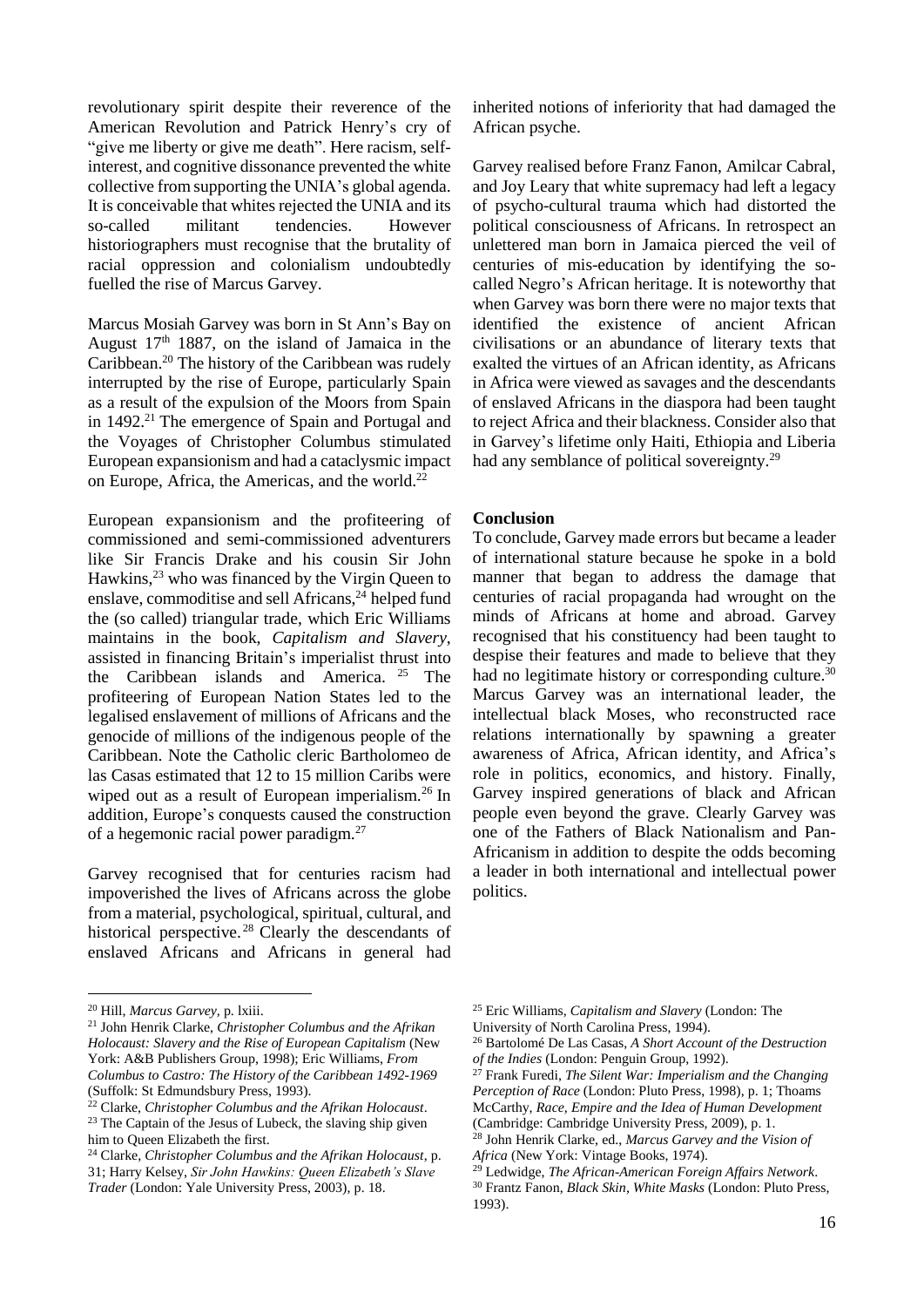#### **Announcement**

#### **The International History and Politics section Business Meeting will take place on**

Friday September 1st

**at**

6:30-7.30 pm

in

the Victorian Room of the Westin St. Francis hotel (second floor)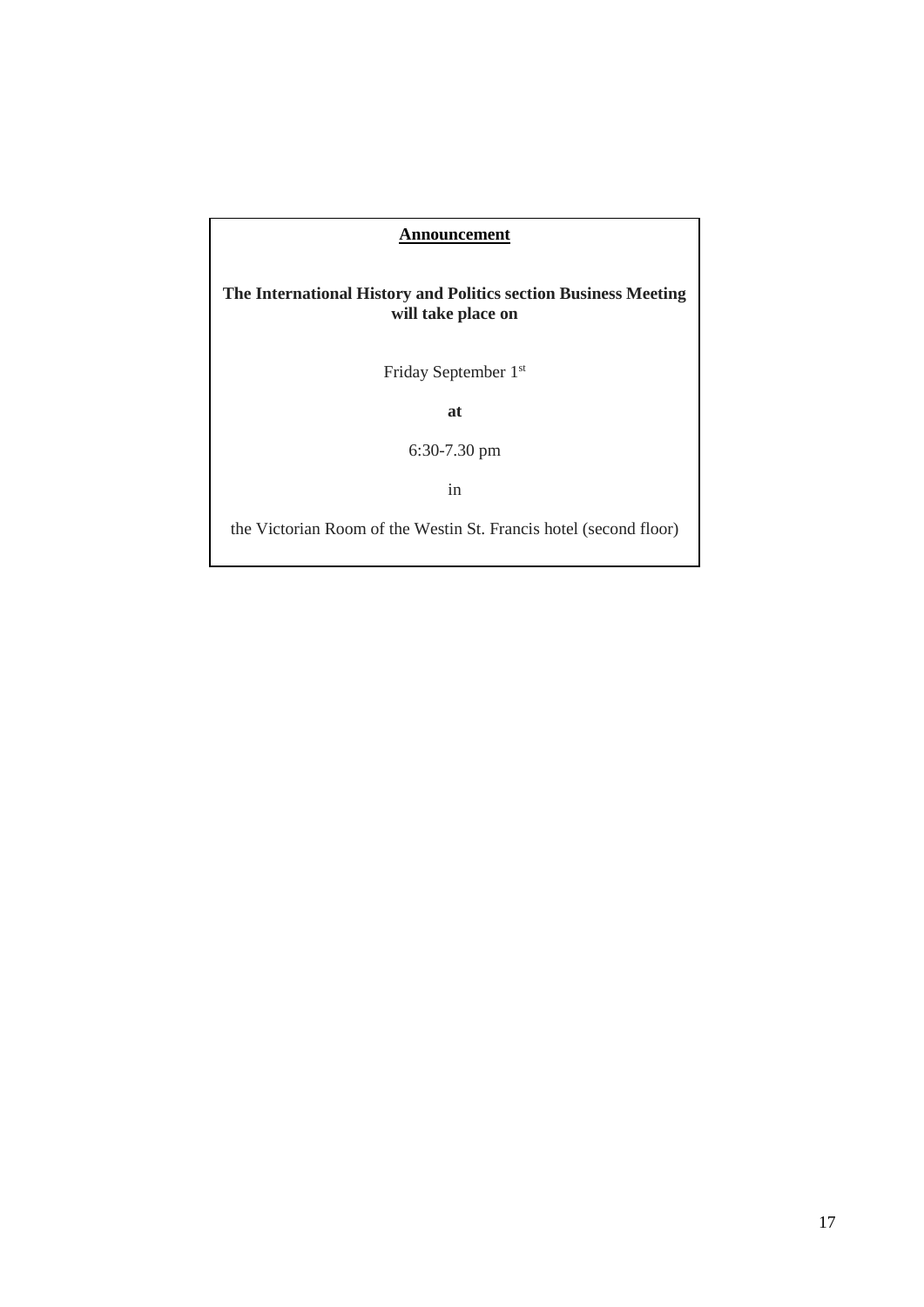# **This year's IHAP award winners are as follows:**

#### **The Robert L. Jervis and Paul Schroeder Best Book Award**

This award is for the best book on International History and Politics. The award may be granted to a singleauthored or multi-authored book, or to an edited volume, and will be given to works published in the calendar year prior to the year of the APSA meeting at which the award is presented. The copyright date of a book will establish the relevant year.

We received 40 books for consideration this year. Given that the award honors the work of both Jervis and Schroeder, we were particularly interested in books that provided theoretical insight, as well as historical understanding, for central debates in international history and politics. Many books rose to the top of our lists, but two in particular stood out for all three of us. **The winning book is Rosella Capella Zielinski's** *How States Pay for Wars* **(Cornell, 2016), and the honorable mention is Debra Thompson's** *The Schematic State: Race, Transnationalism, and the Politics of the Census* **(Cambridge, 2016).**

Most of the books we reviewed focused on fairly standard topics of war or cooperation in international relations and international history. Our honorable mention book stood out as an exception. Debra Thompson's *The Schematic State: Race, Transnationalism, and the Politics of the Census* is a path-breaking study of role of racial classifications and liberal state development. She asks: "Why do states make and manipulate racial classification schemas, and with what effects?" While this question appears to be one that could be answered mainly by domestic-level variables in comparative politics, Thompson also looks to international normative effects on decision-making. She thus builds on theoretical debates about trans-national influences on policymaking, while exploring an under-studied phenomenon in international relations and history: the causes and consequences of racial categorizations in national censuses. Thompson reminds readers that while censuses today often serve to offset imbalances pertaining to racial discrimination and marginalization, in the past, they tended to be used as a tool of systemic racial discrimination. Thompson compares crucial decisions over nearly 200 years of census designs in the United States, Great Britain, and Canada, to argue that "the census does not simply reflect an objective demographic reality, but instead plays a constitutive role in its construction." We expect that this book will launch new debates about the role of race in liberal state formation, as well as the reverse: the role of the state in the construction of race.

#### **Committee members:**

Lise Howard, Georgetown University, Chair Ian Chong, National University of Singapore Brian Burgoon, University of Amsterdam

#### **Outstanding Article Award in International History and Politics**

The Outstanding Article Award in International History and Politics recognizes exceptional peer-reviewed journal articles representing the mission of the International History and Politics Section of the American Political Science Association, including innovative work that brings new light to events and processes in international politics, encourages interdisciplinary conversations between political scientists and historians, and advances historiographical methods. The Outstanding Article Award is given to a published article that appeared in print in the calendar year preceding the APSA meeting at which the award is presented.

This year, our committee selected **"The Impact of Holy Land Crusades on State Formation: War Mobilization, Trade Integration, and Political Development in Medieval Europe," by Lisa Blaydes and Christopher Paik (***International Organization* **70, no. 3).**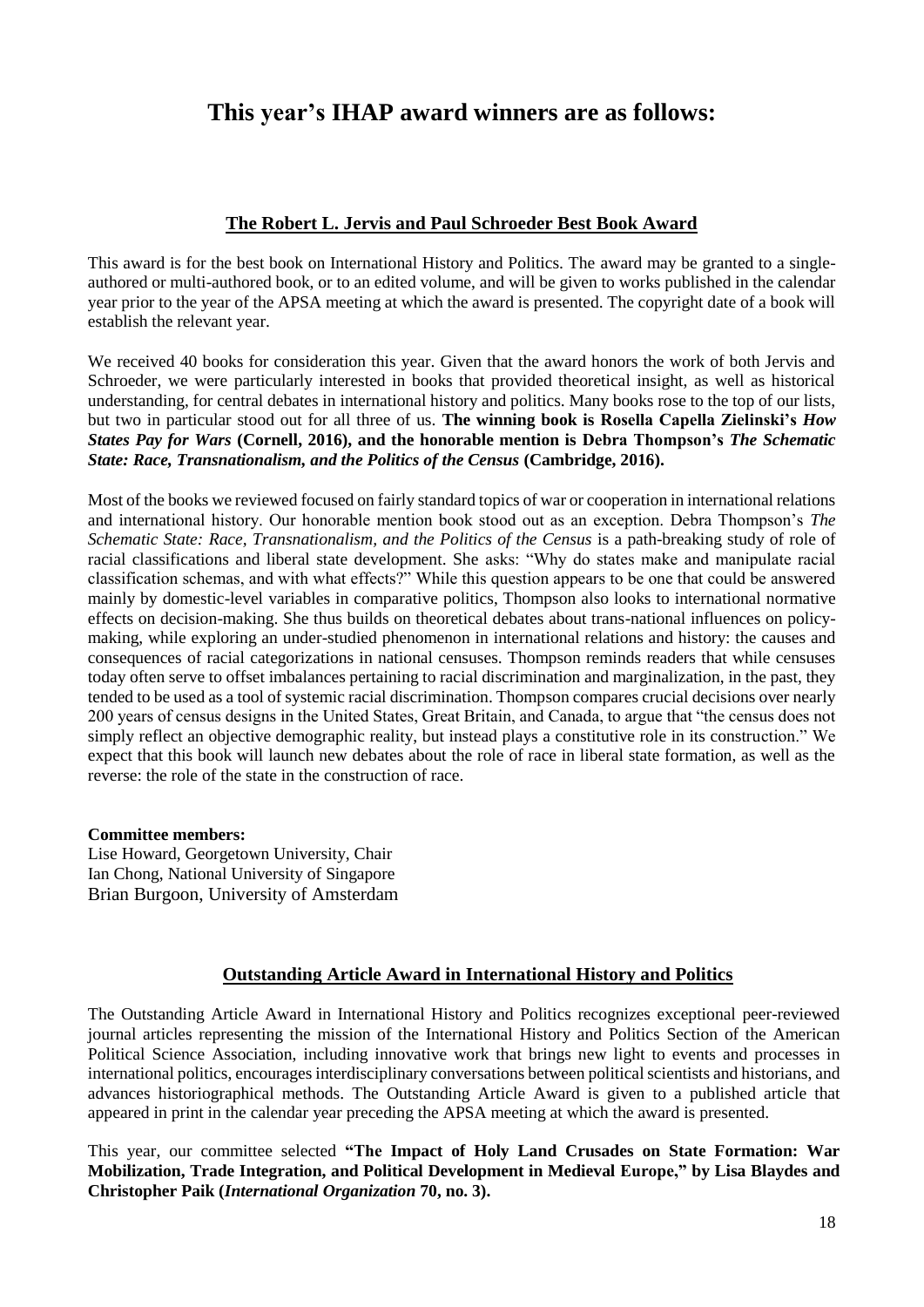This article makes a highly original contribution to our understanding of the timing of state formation processes in Europe, a topic that is of fundamental importance to both historians and political scientists. It uses an innovative research design to further our understanding of how the rise of Muslim military and political power impacted on European institutional development. Using two original data sets—of the geographic origins of crusaders and the location of medieval cathedrals—Blaydes and Paik discover that areas of Europe that contributed the largest number of crusaders enjoyed increased political stability, more parliamentary institutions, and greater urbanization in the centuries that followed. The paper by Blaydes and Paik is impressive in its empirical analysis, rigorous in its methodological approach, and ambitious in its sweep.

#### **Committee members:**

Daryl Press, Dartmouth College, Chair Fiona Adamson, University of London, SOAS Ryan Griffiths, University of Sydney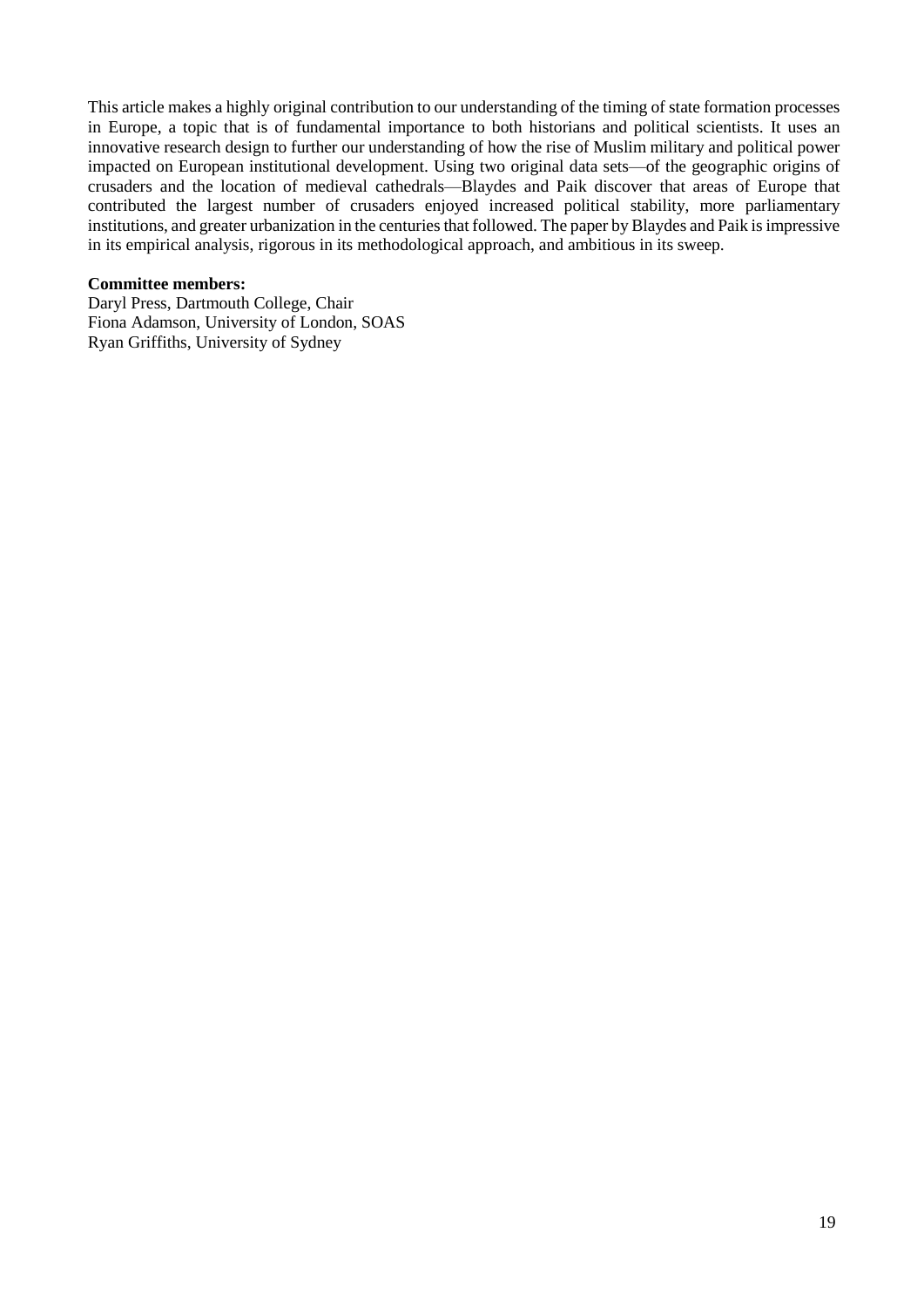# **Upcoming Events and Workshops**

#### **August 2017**

113th APSA Annual Meeting & Exhibition *August 31st* – *September 3 rd , 2017, San Francisco, USA* More [Information](http://web.apsanet.org/apsa2017/)

#### **September 2017**

ECPR General Conference *September 6 th – 9 th , 2017, University of Oslo, Oslo, Norway* More [Information](https://ecpr.eu/Events/EventDetails.aspx?EventID=96)

11th Pan-European Conference on International Relations *September 13th – 16th , 2017, Barcelona, Spain* More [Information](http://www.paneuropeanconference.org/2017/)

ISA-West Conference 2017 *September 22nd – 23rd , 2017, Pasadena, California, USA* More [Information](http://www.isanet.org/Conferences/West-Pasadena-2017)

The European Union at a Crossroads: Problems and Prospects *September 23th – 24th, 2017, Oxford, United Kingdom* More [Information](http://www.ashburninstitute.org/?q=content/graduate-student-conference)

#### **October 2017**

15th Annual Association for Political Theory (APT) Conference *October 12th – 14th , 2017, Ann Arbor, Michigan, USA* More [Information](https://www.apt-us.org/2017_Conference_CFP)

The annual meeting of Great Plains Political Science Association *October 12th – 13th , 2017, Maryville, Missouri, USA* More [Information](http://greatplainspolsci.blogspot.com/p/annual-meeting.html)

ISSS-ISAC Conference 2017 *October 13th – 14th , 2017, Washington, D.C., USA.* More [Information](http://www.isanet.org/Conferences/ISSS-ISAC-Washington-DC-2017)

Istanbul Human Security Conference *October 18th – 20th , 2017, Istanbul, Turkey* More [Information](http://www.istanbulhumansecurity.org/)

ISA-South Conference 2017 *October 20th – 21th, 2017, Orlando, Florida, USA* More [Information](http://www.isanet.org/Conferences/South-Orlando-2017)

6 th EISA Exploratory Symposia *October 25th – 28th , 2017, Rapallo, Italy* More [Information](http://www.eisa-net.org/sitecore/content/be-bruga/eisa/events/exploratorysymposia.aspx)

#### **November 2017**

ISA-Northeast Conference 2017 *November 3 rd – 4 th , 2017, Providence, Rhode Island, USA* More [Information](http://www.isanet.org/Conferences/Northeast-Providence-2017)

3rd Biennial Ideas in Politics Conference Republicanism in the History of Political Philosophy and Today *November 3rd – 4th, 2017, Prague, Czech Republic* More [Information](http://ideasinpolitics.fsv.cuni.cz/)

ISA-Midwest Conference 2017 *November 17th – 19th , 2017, St. Louis, Missouri, USA* More [Information](http://www.isanet.org/Conferences/Midwest-St-Louis-2017)

49th Annual Meeting (NPSA) Northeastern Political Science Association *November 9 th – 11th , 2017, Philadelphia, USA* More [Information](https://convention2.allacademic.com/one/npsa/npsa17/)

Workshop on Political Economy & Political Science *November 30th – December 2 nd , 2017, Santiago, Chile* More [Information](http://mipp.cl/content/workshops/workshop-political-economy-political-science-peps-2017)

#### **December 2017**

IPSA/AISP 2017 International Conference Political Science in the Digital Age *December 4 th – 6 th , 2017, Hannover, Germany* More [Information](https://hannover2017.ipsa.org/)

#### **January 2018**

American Politics Group (UK) Annual Meeting *January 4 th – 6 th , 2018, Oxford, United Kingdom* More [Information](http://www.american-politics-group-uk.net/)